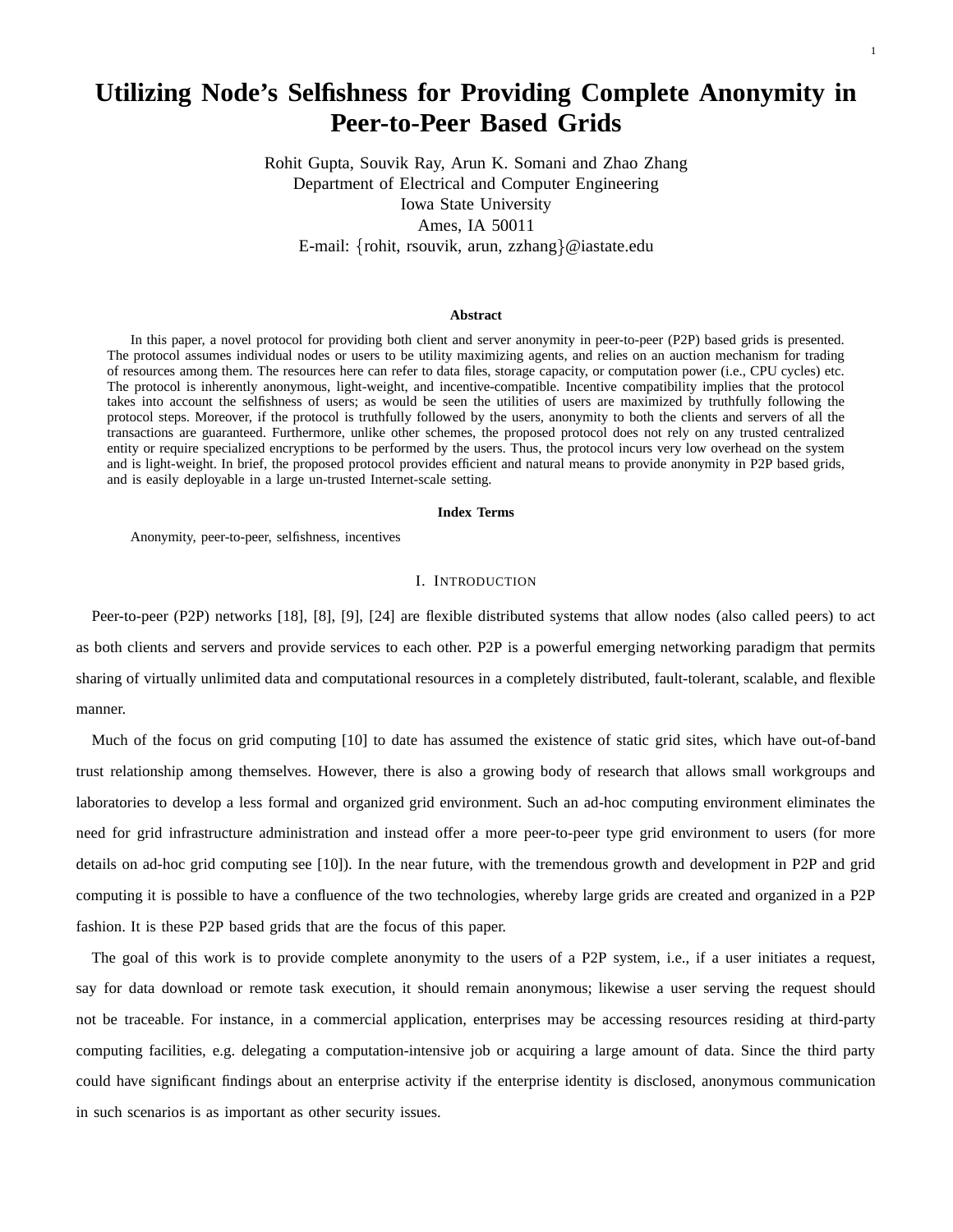Anonymity refers to the state that an entity is not identified in the communications with others. As discussed in [2], anonymous communication may have one or more of the following properties: sender anonymity, receiver anonymity, and unlinkability. Sender anonymity means that when a message is observed, the sender cannot be identified; receiver anonymity means that the receiver cannot be identified. Unlinkability means that the relationship between the sender and the receiver in the communication cannot be identified, even if sender anonymity or receiver anonymity cannot be guaranteed. Some anonymity mechanism may provide anonymity against one type of threat but not against another type. For example, using a proxy between senders and receivers may provide sender anonymity against the receiver and vice versa, but may not provide any anonymity against an eavesdropper who can observe all messages from and to the proxy.

In this paper, a novel protocol for providing both client and server anonymity (and hence also unlinkability) in P2P networks is presented.<sup>1</sup> The protocol assumes individual nodes or users to be utility maximizing agents, and relies on an auction mechanism for trading of resources among them. The resources here can refer to data files, storage capacity, or computation power (i.e., CPU cycles) etc. The protocol is inherently anonymous, light-weight, and incentive-compatible. Incentive compatibility implies that the protocol takes into account the selfishness of users . <sup>2</sup> The authors in [1] also propose the idea of using economic incentives for building decentralized anonymity infrastructure and motivating users to participate in such a system. Moreover, if the protocol is truthfully followed by the users, anonymity to both the clients and servers of all the transactions are guaranteed. Furthermore, unlike other schemes, the proposed protocol does not rely on any trusted centralized entity or require specialized encryptions to be performed by the users. Thus, the protocol incurs very low overhead on the system and is light-weight.

The authors believe that the proposed scheme is easily deployable in a large untrusted Internet-scale setting. To the best of the author's knowledge this is the first work that uses an incentive strategy to address the problem of both client and server anonymity in a single unified protocol.

The paper is structured as follows. Section VI is on related work. Section II describes the system model. Section III gives a detailed description of the proposed protocol. The anonymity provided by the protocol is studied in Section IV. The overhead incurred by the protocol is summarized in Section V, and finally the paper conludes in Section VII.

# II. SYSTEM MODEL

A P2P network substrate that is used for network connectivity and resource lookups has been assumed. It must be noted that in a P2P based system there are no well-defined servers, and nodes act as both servers and clients at different times. Nodes organize themselves into a logical Chord ring and follow the Chord lookup protocol for resource discovery. A brief description of Chord has been provided in appendix 1. It is also assumed that a node's Chord identity (or simply Chord ID) is derived by applying an appropriate hash function to its IP address, and thus remains fixed for the node.

Message communication is reliable, i.e., a message sent is received by the intended receiver in bounded time without any distortion. Unless otherwise specified, all message communication is assumed to provide message non-repudiation. The protocol relies on message non-repudiation to ensure that nodes do not go back on their *commitment* as suggested by the content of the

<sup>&</sup>lt;sup>1</sup>Here clients and servers are nodes in a P2P system. A node initiating a request for a service (or resource) is referred to as the client, and a node that serves the request is referred to as the server (for that particular request).

<sup>&</sup>lt;sup>2</sup>Please see [19] for a discussion on developing protocols considering the profit-maximizing strategies of individual nodes. In fact, the protocol proposed here is in line with the idea of using mechanism design for solving distributed computing problems as described in [19]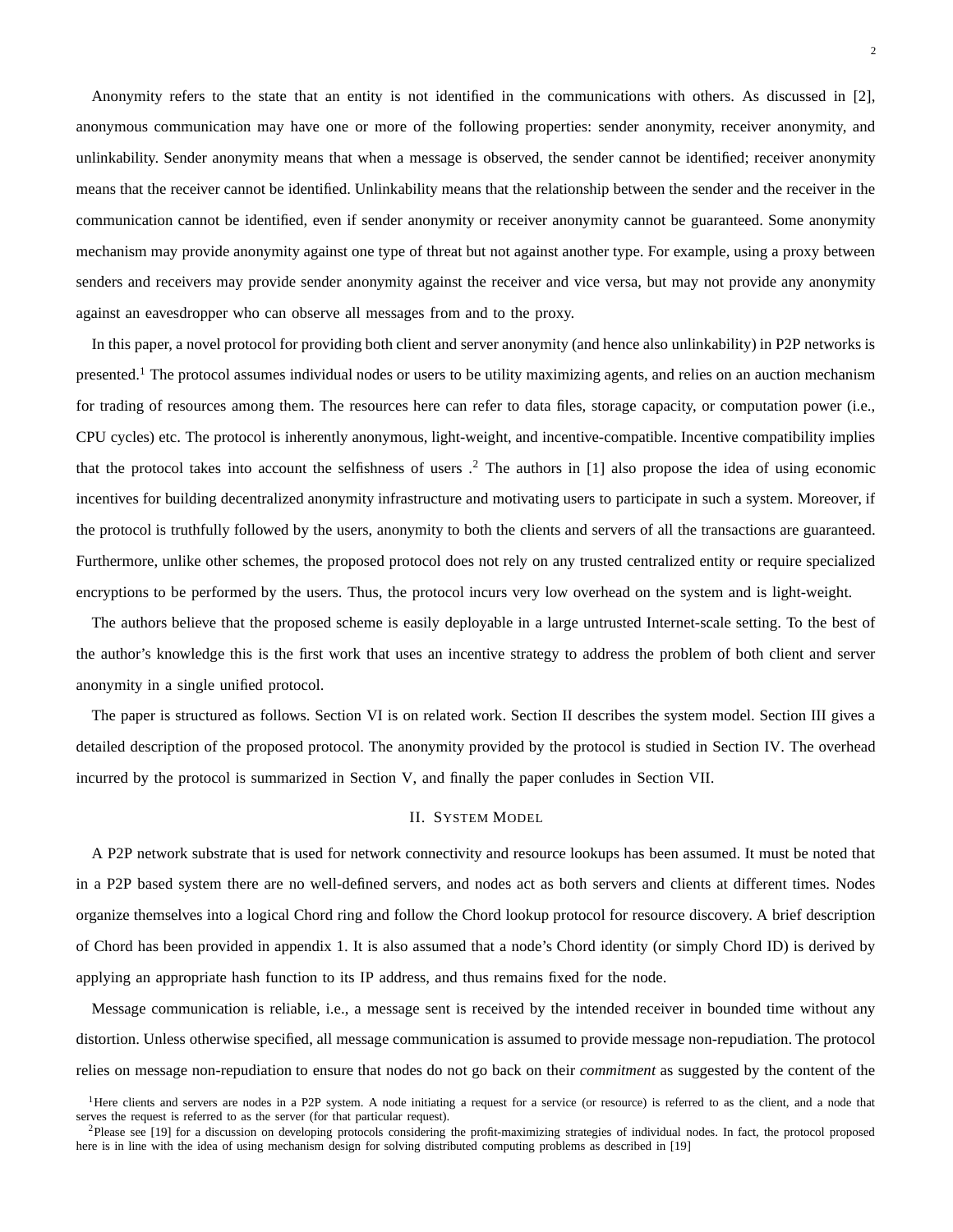messages sent by them. There exist a mechanism to punish nodes if it can be proven that they do not fulfill their commitments.<sup>3</sup>

Nodes are autonomous rational agents in a game-theoretic sense. By autonomous it is meant that nodes are completely free to choose their actions. The profit from a transaction is equal to the difference between the *reward* that a node earns and the *cost* that it incurs by participating in the transaction. The goal of rational agents is to maximize their utilities (or profits) during each network transaction. Nodes participate in a transaction if there is potential for making a profit.

The reward can be anything that is deemed to have value, the possession of which adds to a node's utility. For simplicity, it is assumed that rewards are electronically processed and a secure payment mechanism among peers is in place. One such secure distributed peer-to-peer payment mechanism, called Karma [28] is described in appendix 2. The cost in the form of bandwidth, memory etc., that a node x incurs by participating in a transaction is referred to as its *marginal cost*  $MC_x$ . The term "marginal" reflects the fact that this cost value is for a given transaction and represents the additional work that a node has to do for participating in the transaction. The cost incurred by a node increases in proportion to the amount of traffic it is currently handling, and any request offering less than its current marginal cost is not fulfilled.

A *transaction* is an event wherein some peer requests a service from other peers in the network. The definition of a *service* can include anything from sharing data and compute power to routing messages etc. For example, for *music file sharing*, the lookup process initiated by a peer to download some music file corresponds to a transaction. The lookup process includes both searching for and obtaining the file. Similarly, for *compute power sharing*, a transaction corresponds to searching for an appropriate computing node and then sending it a task for execution. In the remainder of the paper, the term service is used to refer to data file sharing, however, the proposed protocol is general enough to be applicable for other services also.

In each transaction resources are traded using an auction protocol; Vickrey auction [29], [19] is used in which the highest bidder wins the auction, but the price that it pays is equal to the second highest bid. Vickrey auction has several desirable properties, such as existence of truth revelation as a dominant strategy, efficiency, low cost etc.

Some nodes in the network can be malicious, whose goal is to compromise the identity of the nodes that request and/or provide a service. Malicious nodes do not aim to maximize their profits (and in fact are prepared to incur loss), and can work in collusion, so as to identify who originated a request and who served it. An *internal and static adversary* model [12] is assumed, where a) the adversary can observe lookup requests at compromised nodes but cannot observe the links (internal) and b) the adversary chooses the resources to compromise before the protocol starts (static). Assumption (a) is generally true because the links under consideration are not actual physical links that can be monitored. There might be thousands of different ISPs spread over many countries and link monitoring may require observing potentially hundreds (or even thousands) of different possible physical links between every pair of end users, and hence is not considered in the system model.

For a request initiated by a client, say *C*, for resource *R*, a network can be modelled as comprising of three types of entities - the client itself, the intermediate nodes (which forward the lookup message), and the server(s) capable of serving the request. It is assumed that a request for resource R can be met by l servers, denoted by  $S_{R_1}, S_{R_2}, \ldots, S_{R_l}$ . (Here R denotes a name or ID that identifies the resource).

<sup>&</sup>lt;sup>3</sup>In an enterprise computing environment there might be a central authority one can report to in order to identify and punish the cheating node. For large-scale open systems one can use distributed reputation management mechanisms to ensure that cheating nodes are correctly identified and isolated from receiving services.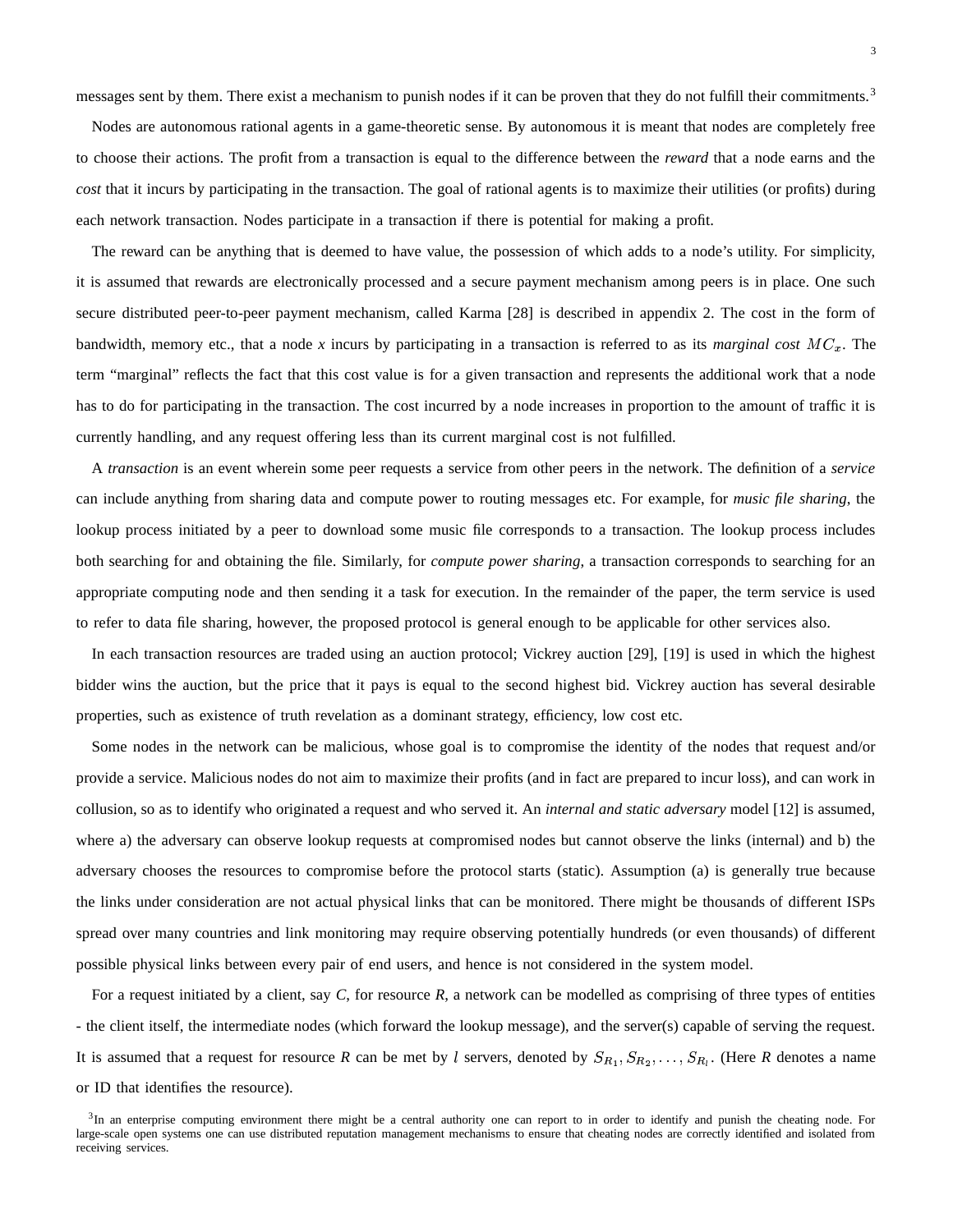# *A. Proposed Approach*

There are two essential building blocks that are exploited in the proposed approach to simultaneously provide both client and server anonymity.

- 1) A peer-to-peer overlay topology and its associated routing mechanism that utilize intermediate nodes for routing a request (or response) from a client to server (or server to client).
- 2) An incentive scheme that makes it an optimal strategy for the intermediate nodes to keep information about their neighboring hops secret.

The basic approach is illustrated using an example given in Figure 1, where a request from client C to server S is routed through 10 different intermediate nodes. In this figure, assuming that the above mentioned two building blocks work correctly, none of the nodes from 2 to 9 can know anything about the client or server. Moreover, node 1 upon receiving a request from C, cannot conclude if C is the actual client or just another intermediate node that itself received the request from someone else. (Note that since nodes exist in a virtual overlay topology, where each logical link might translate to several physical links, link sniffing by node 1 to determine whether C originated the request is also very difficult). Furthermore, an indirection layer introduced between nodes 10 and S creates an anonymous communication channel, which shields the identity of S from node 10. The functionality of the indirection layer is achieved in a completely distributed manner without relying on any trusted or centralized entity.

The design of the indirection layer and that of an appropriate incentive scheme are explained in the subsequent sections.

# III. DETAILS OF THE ANONYMOUS LOOKUP PROTOCOL

The anonymous lookup protocol consist of two phases, as depicted in Figure 2. The first phase is the *server registration phase* and the second phase is the *client lookup phase*. The server registration phase occurs before the client lookup phase. The steps involved in each of these phases is described below. However, before that it is helpful to provide some definitions.

*Definition 1:* Terminal nodes: Terminal nodes are the Chord successors of the hash values of a resource name. A lookup message from a client is first routed to a terminal node, which then forwards it to the server. It is assumed that there are *t* terminal nodes for each resource. For resource R, its terminal nodes are denoted by  $T_{R_i}$   $\forall i \in \{1, ..., t\}$  (for simplicity, it is assumed that  $t$  is a power of 2). If resource  $R$  hashes to Chord ID  $RI$ , then the  $t$  terminal nodes are the Chord successors of the following Chord IDs.

$$
(RI + \frac{2^m}{t} * (i-1)) mod(2^m), \forall i \in \{1, ..., t\}
$$
 (1)

Uniformly locating the terminal nodes around the Chord ring, as given by Equation 1, ensure that the lookup paths to different terminal nodes are as node disjoint as possible.

The routing of a message from a client to a terminal node may go through other intermediate nodes. This list of intermediate nodes along with the terminal node is referred to as a *request chain*. For now, request chains to different terminal nodes of a resource are assumed to be node disjoint, as shown in Figure 2.

*Definition 2:* Content index node: Content index nodes are the Chord successors of the hash values of the contents of a resource. (In practice, to reduce the cost of computing the hash function, one can use a digest of the contents instead). For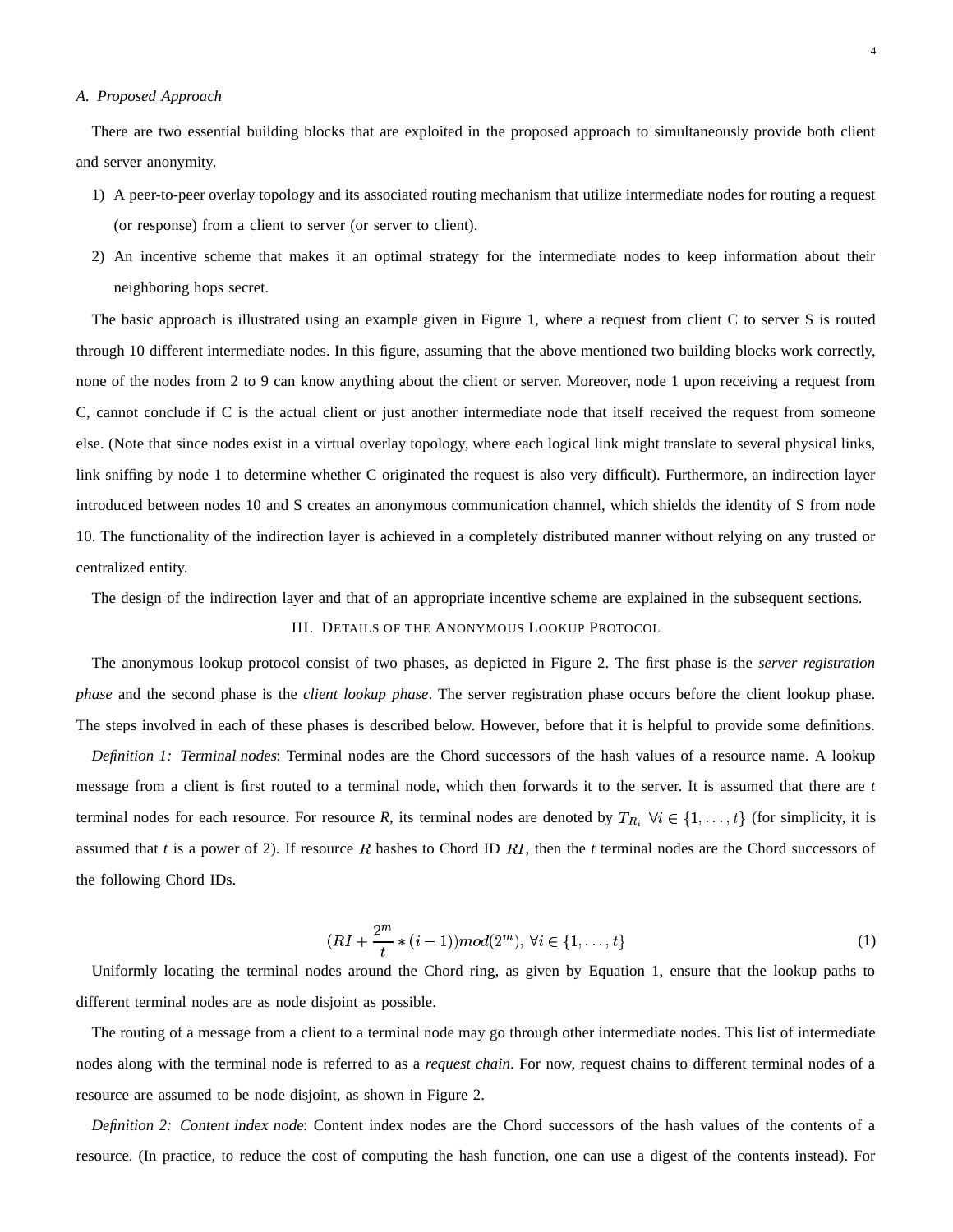resource R, its content index node is denoted by  $CI_R$ . The routing of a message from a server  $S_{R_i}$ , where  $j \in \{1, \ldots, l\}$  to a content index node may go through other intermediate nodes. This list of intermediate nodes along with the server is referred to as a *service chain*. For simplicity, service chains are also assumed to be node disjoint, as shown in Figure 2.

### *A. Server Registration Phase*

Each of the servers,  $S_{R_1}, S_{R_2}, \ldots, S_{R_l}$ , calculate the hash value of the contents of *R*, i.e., *hash(Content(R))*. For example, if *R* is the name of a file then the input to the hash function is the file itself. The servers then use the Chord lookup protocol to send a registration message  $Msg_{register}$  to the content index node  $CI_R$ . Intermediate nodes also store the IP address of the node, referred to as the *precedent* node, from which the message was received.

Each registration message  $Msg_{register}$  contains the following information -  $hash(Content(R))$ , resource name or ID (R), marginal cost  $(MC_{total})$ .

*hash(Content(R))* is used to route the registration message to  $CI_R$ , the Chord successor of this value.

The name *R* is used by the intermediate nodes and also  $CI_R$  to know about the resource for which registration is being done.

 $MC_{total}$  contains  $S_{R_i}$ 's marginal cost  $MC_{S_{R_i}}$  of providing the resource. An intermediate node on receiving the registration message updates  $MC_{total}$  by adding its own marginal cost to the received value.

 $CI_R$  receive *l* such registration messages, and thus knows that resource  $R$  can be obtained through any of the nodes that sent the registration message. These nodes comprise the set of precedent nodes of  $CI_R$ , and are represented by  $P_{CI_R}$ .

 $CI_R$  then uses the resource name *R* and Equation 1 to locate the corresponding terminal nodes  $T_{R_i} \forall i \in \{1, ..., t\}$ . The terminal nodes are informed by  $CI_R$  that resource R can be accessed through it.

The nodes in  $P_{CI_B}$  do not include the  $MC_{total}$  value in the registration message they send to  $CI_R$ . Once a request for resource *R* is received by  $CI_R$  from the terminal nodes,  $CI_R$  holds a second price sealed-bid auction (also called the Vickrey auction) with all its precedent nodes as the bidders.  $CI_R$  obtains the resource from the precedent node that offers to provide the resource at the lowest cost. The service chain containing the lowest cost bidder is called the winning service chain *WSC*. It must be noted that  $MC_{total}$  represents the minimum price that must be paid by  $CI_R$  in order to obtain the resource from the corresponding service chain.

# *B. Client Lookup Phase*

The client *C* before initiating the lookup process estimates its utility  $(U_R^C)$  of the resource *R* to calculate the maximum price that it can offer for the resource. *C* then sends a separate lookup message towards all the terminal nodes of resource *R*, such that at most one message is sent out for all the terminal nodes that require going through the same next hop neighbor - the terminal node selected is one which is closest to that neighbor. As a result, the number of terminal nodes that are contacted during a client lookup phase may be less than the total number of terminal nodes for a resource, and therefore, the number of request chains formed, denoted by  $k$ , are typically less than  $t$ . Thus,  $k \leq t$ .

Together the parallel lookup messages towards different terminal nodes constitute a single lookup process initiated by client C for resource R. Each lookup message  $Msg_{lookup}$  contains the following information - address of one of the *k* terminal nodes  $(T_{R_i})$ , resource ID  $(R)$ , maximum price offered  $(P_C)$ , marginal cost  $(MC_{total})$ , request ID  $Regid_{public}$ ).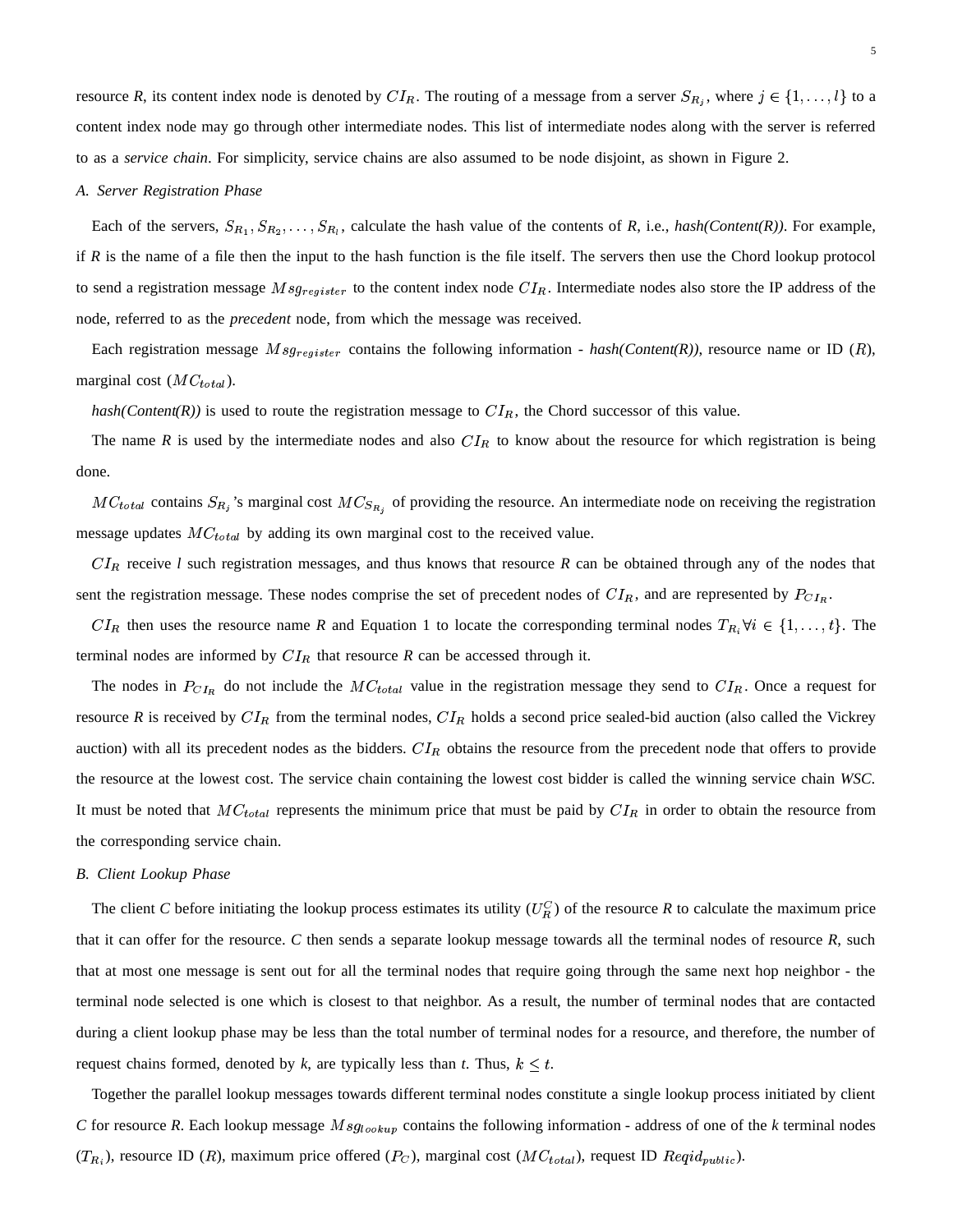$Reqid_{public}$  identifies the lookup process such that  $CI_R$  on receiving the resource requests know that they pertain to the same lookup process. Thus, the same value of  $Reqid_{public}$  is included in all the lookup messages.

 $MC_{total}$  contains C's marginal cost  $MC_C$ . An intermediate node upon receiving the lookup message updates  $MC_{total}$  by adding its own marginal cost to the received value.

An intermediate node on receiving a lookup message routes it to the next hop neighbor, and this process continues till the message reaches the desired terminal node, which in turn contacts  $CI_R$  to obtain the resource.  $CI_R$  receive *k* such requests and from the  $Regid_{public}$  values knows that all the requests pertain to the same lookup process.  $CI_R$  then holds a second price sealed-bid auction (also called the Vickrey auction) with all the terminal nodes as the bidders.  $CI_R$  provides the resource to the terminal node that offers the highest price. The request chain containing the highest bidder, i.e., the winning terminal node, is called the winning request chain *WRC*.

*1) Using Vickrey Auction for Resource Trading:* As explained above,  $CI_R$  holds two separate Vickrey auctions - one with the terminal nodes as the bidders, and the other with the nodes in  $P_{CI_R}$  as the bidders.

In Vickrey auction, the highest bidder wins the auction, but the price that it has to pay is equal to the second highest bid. Vickrey auction in its most basic form is designed to be used by altruistic auctioneers, which are concerned with overall system efficiency or social good as opposed to self-gains. Self-interested auctioneer is one of the main reasons why Vickrey auction did not find widespread popularity in human societies [27].

Since,  $CI_R$  (the auctioneer) behaves selfishly and tries to maximize its profit, the auction process involving the terminal nodes (precedent set nodes) needs to ensure the following.

- Selecting the highest (lowest) bidder is the best strategy for  $CI_R$ .
- The price paid by the highest (lowest) bidder is indeed equal to the second highest (lowest) bid, i.e.,  $CI_R$  should reveal true second highest (lowest) bid to the highest (lowest) bidder.
- Collusion among  $CI_R$  and the bidders should not be possible.

In view of the above requirements, a two-phase Vickrey auction protocol is used, which is briefly explained below. The detailed analysis of the two-phase Vickrey auction protocol for its robustness and effectiveness can be found in [23].

2) Secure Vickrey Auction to Determine the Winning Terminal Node: The auction process involving the nodes in  $P_{CI_R}$  is carried out using exactly the same procedure, except for the fact that the winner now is the one with the lowest bid, i.e., cost value.

The highest and second highest bids are denoted by  $M_1$  and  $M_2$ , respectively. The price offered by a terminal node to  $CI_R$  is equal to  $P_C - M C_{total}$ . (On the other hand, the bid offered by a node in  $P_{CI_R}$  is simply  $M C_{total}$ ). The amount of profit made by the *WRC* is equal to  $(M_1 - M_2)$ . This profit is shared fairly among the nodes of the *WRC* (and the client) in proportion to their marginal costs, i.e., nodes with higher marginal costs get a higher proportion of the total profit, and vice versa.

 $CI_R$  employs a two-phase Vickrey auction to select the highest bidder and determine the price at which the resource is provided. In the first phase, the bidders send encrypted copies ( $E(randKey_i; b_i)$ ) of their bids in message  $Msg_{bid}$  to  $CI_R$ . Here  $E(randKey_i; b_i)$  is the encryption of bid value  $b_i$  of terminal node  $T_{R_i}$  using a randomly chosen secret key  $randKey_i$ .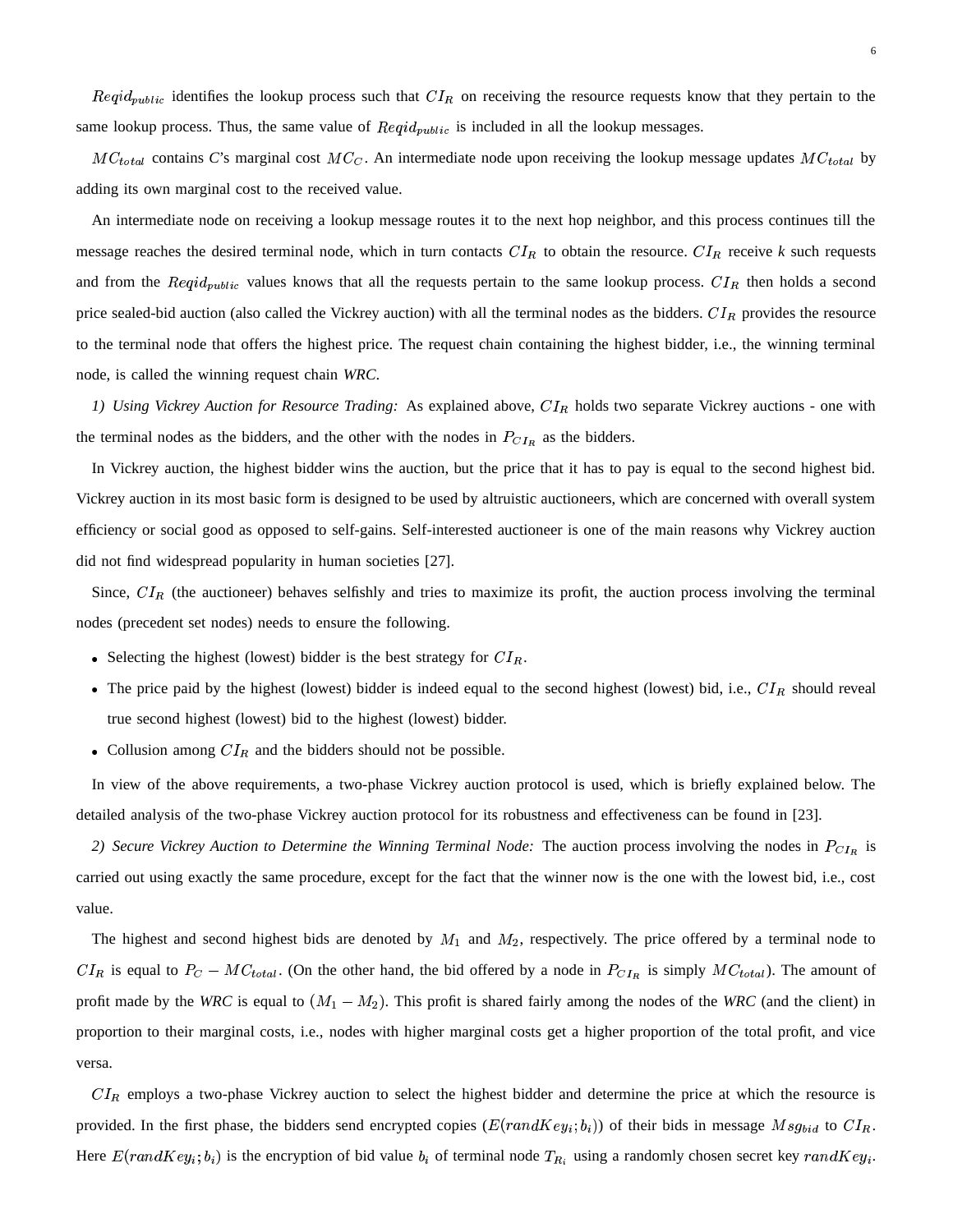Each message  $Msg_{bid}$  also includes the  $Regid_{public}$  value received by the terminal nodes, so that  $CI_R$  can determine that the bids pertain to the same lookup process. The received encrypted bids are sent by  $CI_R$  back to all the bidders in message  $Msg_{bid-reply}$ . Since after receiving  $Msg_{bid-reply}$ , the bidders have encrypted copies of all the bids (total k such bids),  $CI_R$ is unable to (undetectedly) alter existing or add fake bids.

In the next and last phase of the auction, each bidder after receiving the message  $Msg_{bid-reply}$ , sends its secret key in message  $Msg_{key}$  to  $CI_R$ . The received key values are now sent by  $CI_R$  back to all the bidders in message  $Msg_{key-reply}$ . At the end of this phase,  $CI_R$  and all the bidders are able to open the encrypted bids and find out about the highest and second highest bids.

 $CI_R$  then sends a message  $Msg_{cert}$  to the winning terminal node certifying that it has won the auction. The received certificate is forwarded along the reverse lookup path until it reaches *C*. *C* then finds out that the resource has been looked up and is available at a price within its initial offer of  $P_C$ . Msg<sub>cert</sub> contains the following information - highest bid  $M_1$ , second highest bid  $M_2$ , total marginal cost  $MC_{total}$ . ( $MC_{total}$  is received by  $CI_R$  in  $Msg_{bid}$ ). The corresponding  $Msg_{cert}$  message in the auction involving the nodes in  $P_{C I_R}$  include only the information about the lowest and second lowest bid.

The information in messages  $Msg_{cert}$  and  $Msg_{lookup}$  ( $Msg_{register}$ ) allow the intermediate nodes, including the winning terminal node, to calculate their reward for being part of the *WRC* (*WSC*). The knowledge of the auction results also enables *C* to determine the price that it finally has to pay for R. The calculation of the exact payoffs received by nodes are discussed in the next section.

At the end of the two auctions, the resource is obtained via the lowest cost precedent node (from the server on the *WSC*), and provided to the terminal node on the *WRC*. The terminal node sends the resource to the client along the reverse lookup path. (Since the nodes on *WSC* and *WRC* have to both receive and send the contents of resource *R*, it is assumed that the  $Msg_{register}$  and  $Msg_{lookup}$  messages also include the size information of resource *R*. This enables the intermediate nodes to calculate their marginal cost values for participating in the lookup transaction. Note that the client can only estimate the size of resource *R*).

The following subsection summarizes the exact sequence of steps followed in the proposed anonymous lookup protocol. For an easy reference, the various messages used during the server registration and client lookup phases, along with the information they contain, are also summarized in Table I and Table II, respectively.

#### *C. Anonymous Lookup Protocol Steps*

### **Server Registration Phase**

- 1) Server(s) with resource  $R$  register themselves by sending a registration message  $Msg_{register}$  to the content index node, which is the Chord successor of *hash(*Content*(R))*
	- Intermediate nodes update the value of  $MC_{total}$  before forwarding the registration message
	- Registration messages reach  $CI_R$ , which is the content index node for resource R. It must be noted that the registration messages received by  $CI_R$  do not include in them the  $MC_{total}$  values
	- $CI_R$  now knows that resource R can be obtained through its precedent nodes, which are represented by  $P_{CI_R}$
- 2)  $CI_R$  uses the resource name R to locate the corresponding terminal nodes  $T_{R_i} \forall i \in \{1, \ldots, t\}$
- 3) The terminal nodes are informed that resource *R* can be accessed through  $CI_R$

# **Client Lookup Phase**

- 4) Client initiates the lookup process by sending a lookup message  $Msg_{lookup}$  towards  $T_{R_i} \forall i \in \{1,\ldots,k\}$ 
	- Intermediate nodes update the value of  $MC_{total}$  before forwarding the lookup message
	- Lookup messages reach the terminal nodes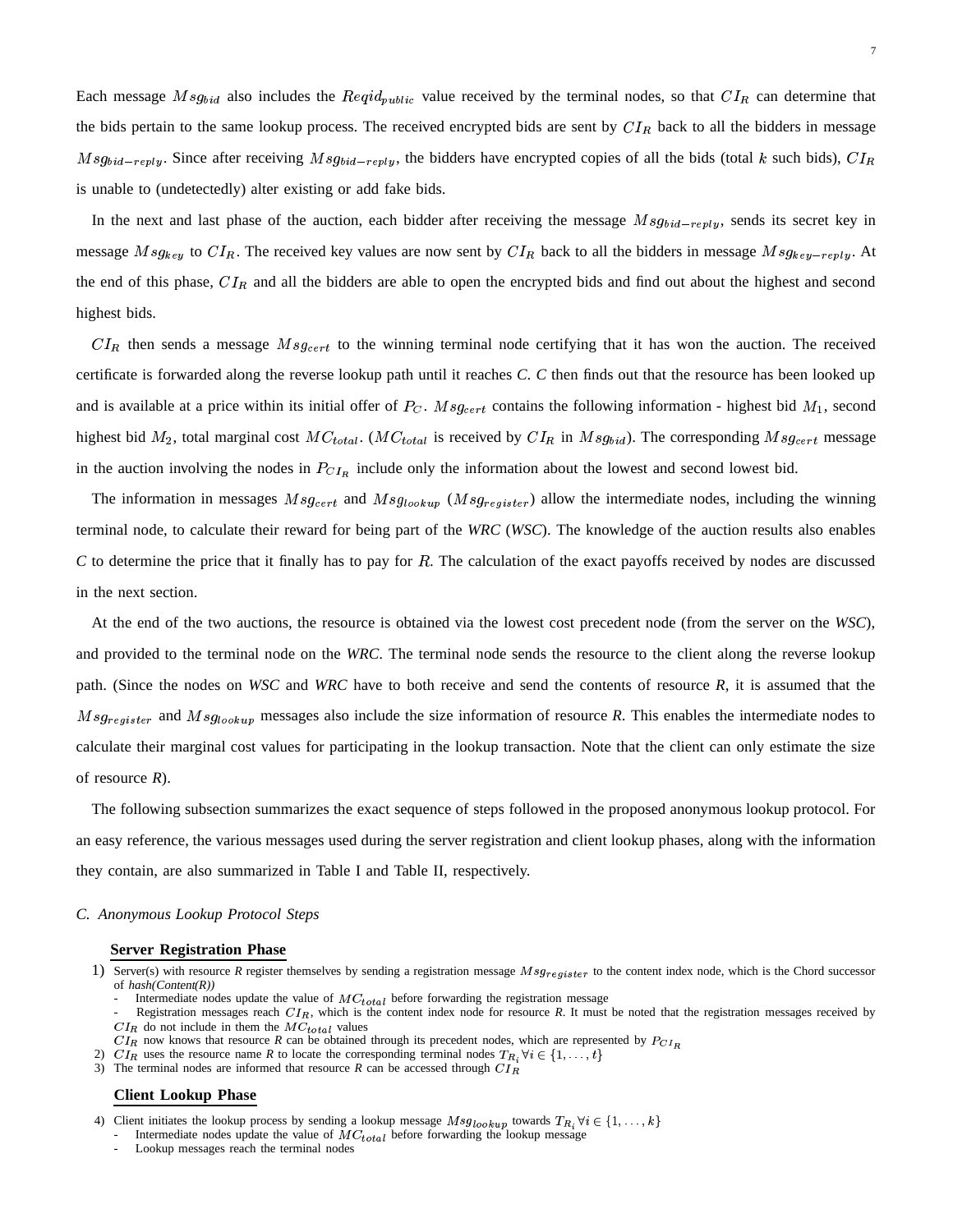#### **Vickrey Auction (involving the terminal nodes)**

### **Phase I**

- 5) Terminal nodes on receiving  $M \nsubseteq_{loop}$  send  $M \nsubseteq_{big}$  to  $CI_R$
- 6)  $CI_R$  waits for *k*  $Msg_{bid}$  messages (i.e., bids) or till some maximum time  $\tau$
- Bids are identified as belonging to the same lookup process by using the value  $Regid_{public}$ 7) Server sends message  $Msg_{bid-reply}$  to the terminal nodes
- After the above step the bidders have encrypted copies of all the bids

#### **Phase II**

- 8) Terminal nodes send their secret key to  $CI_R$  in message  $Msg_{key}$
- 9)  $CI_R$  replies with a message  $Msg_{keq-revly}$  distributing the secret keys among the bidders
- At the end of the above Vickrey auction,  $CI_R$  knows the maximum price that it can offer for resource R. It then solicits bids from its precedent nodes. It must be noted that these bids correspond to the minimum price at which the precedent nodes can provide the resource.

#### **Vickrey** Auction (involving the nodes in  $P_{CI_B}$ )

#### **Phase I**

- 10) Nodes in  $P_{CI_R}$  send  $Msg_{bid}$  to  $CI_R$
- 11)  $CI_R$  waits for *l* Msg<sub>bid</sub> messages (i.e., bids) or till some maximum time  $\tau$
- Bids are identified as belonging to the same lookup process by using the resource name *R* 12)  $CI_R$  sends message  $Msg_{bid-reply}$  to the bidders
- After the above step the bidders have encrypted copies of all the bids

#### **Phase II**

- 13) Bidders send their secret key to  $CI_R$  in message  $Msg_{key}$
- 14)  $CI_R$  replies with a message  $Msg_{key-reply}$  distributing the secret keys among the bidders
- 15)  $CI_R$  sends message  $Msg_{cert}$  to the precedent node with the lowest bid value. The receiving node in turn propagates the message along the service chain until the message reaches the server
- By using the contents of messages Msg<sub>reaister</sub> and Msg<sub>cert</sub>, nodes along the WSC know the payoff they have to make to their precedent nodes
- 16) The server, which is part of the *WSC*, supplies the requested resource. The resource is again propagated along the *WSC* until it reaches  $CI<sub>R</sub>$
- 17)  $CI_R$  then sends message  $Msg_{cert}$  and resource R to  $T_{RWRC}$ . This message, along with the resource, is sent to C using the reverse lookup path
- 18) *C* after keeping its profit share gives the remainder of its initial offer to the next hop node along the *WRC*. The next hop node then keeps its payoff amount and sends the remaining to its next hop, and so on. This process is repeated until  $CI_R$  receives a payoff of  $M_2$  from  $T_{RWRC}$
- 19)  $CI_R$  gives a payoff of  $M_2'$  to the winning precedent node, i.e., the one with the lowest cost of providing the resource. (It is assumed that  $M_2 M_2'$ )  $M C_{CI_R}$ , thereby giving a net profit to  $CI_R$ ). Each node along the *WSC* after keeping its payoff amount sends the remaining to its precedent node. This process is repeated till the server that is part of the *WSC* receives its payoff

#### *D. Distributing Reward to Nodes in WRC and WSC*

For any node in *WRC*, say *x*, its payoff  $Pay_x$  is calculated as follows.

$$
Pay_x = MC_x + \left(\frac{MC_x}{MC_{total}} * (M_1 - M_2)\right)
$$
\n<sup>(2)</sup>

The profit share of *C*, i.e., the portion of its initial offer that it saves or gets to keep, is similarly calculated as given below.

$$
Profit_C = (\frac{MC_C}{MC_{total}} * (M_1 - M_2))
$$
\n(3)

Likewise, let  $M'_1$  and  $M'_2$  be the lowest and second lowest bid, respectively, in the auction involving the nodes in  $P_{CI_B}$ . Then for any node in *WSC*, say *x*, its payoff  $Pay_x$  is calculated as follows.

$$
Pay_{x} = MC_{x} + (\frac{MC_{x}}{M'_{1}} * (M'_{2} - M'_{1}))
$$
\n(4)

The payoff received by  $CI_R$  is equal to,

$$
Pay_{CI_R} = M_2 - M_2' \tag{5}
$$

The example depicted in Figure 3 illustrates the payoffs received by different nodes in *WRC* and *WSC*. Both *WRC* and *WSC* are darkened in the figure. Numbers inside the nodes represent their marginal cost values. The payoffs to the nodes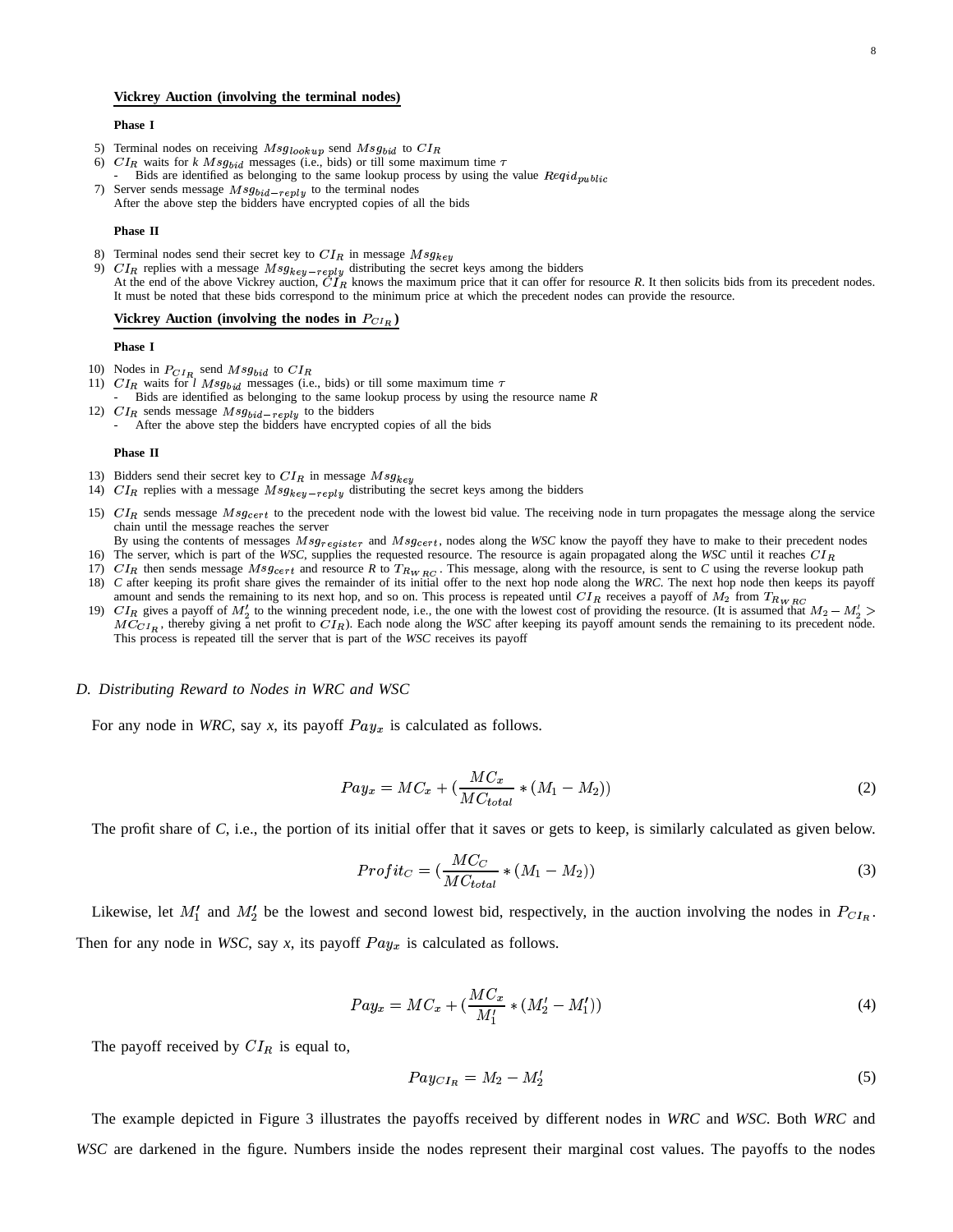on *WRC* and *WSC* are also indicated in the figure. For example, payoff to node 1, which is part of *WRC*, is 13.33 (=10 +  $(10/30)*(70-60)$ , and the payoff to node *1'*, which is part of *WSC* is 6.1. *C*'s profit share is 3.33 (=  $(10/30)*(70-60)$ ). Thus, *C* effectively has to pay only  $86.67(=100-10-3.33)$  for a resource whose utility to it (after deducting the marginal cost) is in fact 90. Therefore, the use of Vickrey auction ensures that everyone, including the client, server, terminal nodes, and intermediate nodes constituting the *WRC* and *WSC* benefit, i.e., earn more than their marginal costs of participating in the lookup process. This potential of earning higher profits motivate nodes to share their resources and forward messages for others.

# IV. ANONYMITY ANALYSIS

In the anonymous lookup protocol the nodes are assumed to be selfish, and in order to maximize their payoffs they have incentive not to reveal information about their precedent nodes (which send the lookup or registration messages) to their next hop neighbors. This is because otherwise the precedent and next hop nodes can directly negotiate among themselves and by-pass the nodes in-between, and consequently there will be less nodes with whom the profit will have to be shared. The incentive-based strategy of lookups in Chord allows us to exploit this inherent property of information hiding, and anonymity is thus naturally provided by the proposed protocol. Also, note that at no point in the operation of the protocol, the identities of the client or server(s) are revealed - none of the messages contain this information. Even the next hop neighbors of  $C(S_{R_i})$ do not know that the request was originated (served) at  $C(S_{R_i})$ . As can be seen the functionality of the indirection layer (as described in Section II-A) is implemented by nodes between the terminal nodes and server nodes. The nodes constituting the indirection layer are configured during the server registration phase.

Unlike in the traditional Chord protocol (or any other DHT based system), where the successor nodes of keys (referred to as the terminal nodes in the proposed protocol) either directly store the key value or the address of a node containing the key value, the terminal nodes are required to store the address of the content index node. This is important as the protocol tries to provide both client and server anonymity, and otherwise server identity is always known to the terminal nodes. One might argue that a single request- and service-chain might also be used (by using a single terminal node and registering the server(s) directly at that node) to provide both anonymity and resource trading. However, in such a scenario both the client and server(s) would have to speculate about the other's offer and also how much the intermediate nodes would charge for routing. Moreover, the intermediate nodes, in order to maximize their profits, would have to speculate about the cost value they should reveal while still ensuring that the offer received by the auctioneer (content index node) from the client side is more than the minimum price asked by the service chain. To avoid such speculations (and counter-speculations) and enable fast resource trading, Vickrey auction is used. Vickrey auction is used on both the client and server side to decide how the resource is eventually priced. In summary, the two layer indexing scheme, and using the content index node, enables the Vickrey auction protocol, and separates the client side of the lookup process from that of the server side.

After the informal reasoning given above, the formal analysis of the anonymity provided by the proposed anonymous lookup protocol is described below. Since the anonymous lookup protocol is symmetric on both client and server side and resembles an "hour-glass" model, only the client anonymity is analyzed. Similar arguments would apply for proving server side anonymity as well. Also, to make the derived equations more tractable,  $N$  is set to  $2^m$ , where  $m$  is the number of bits in a Chord ID.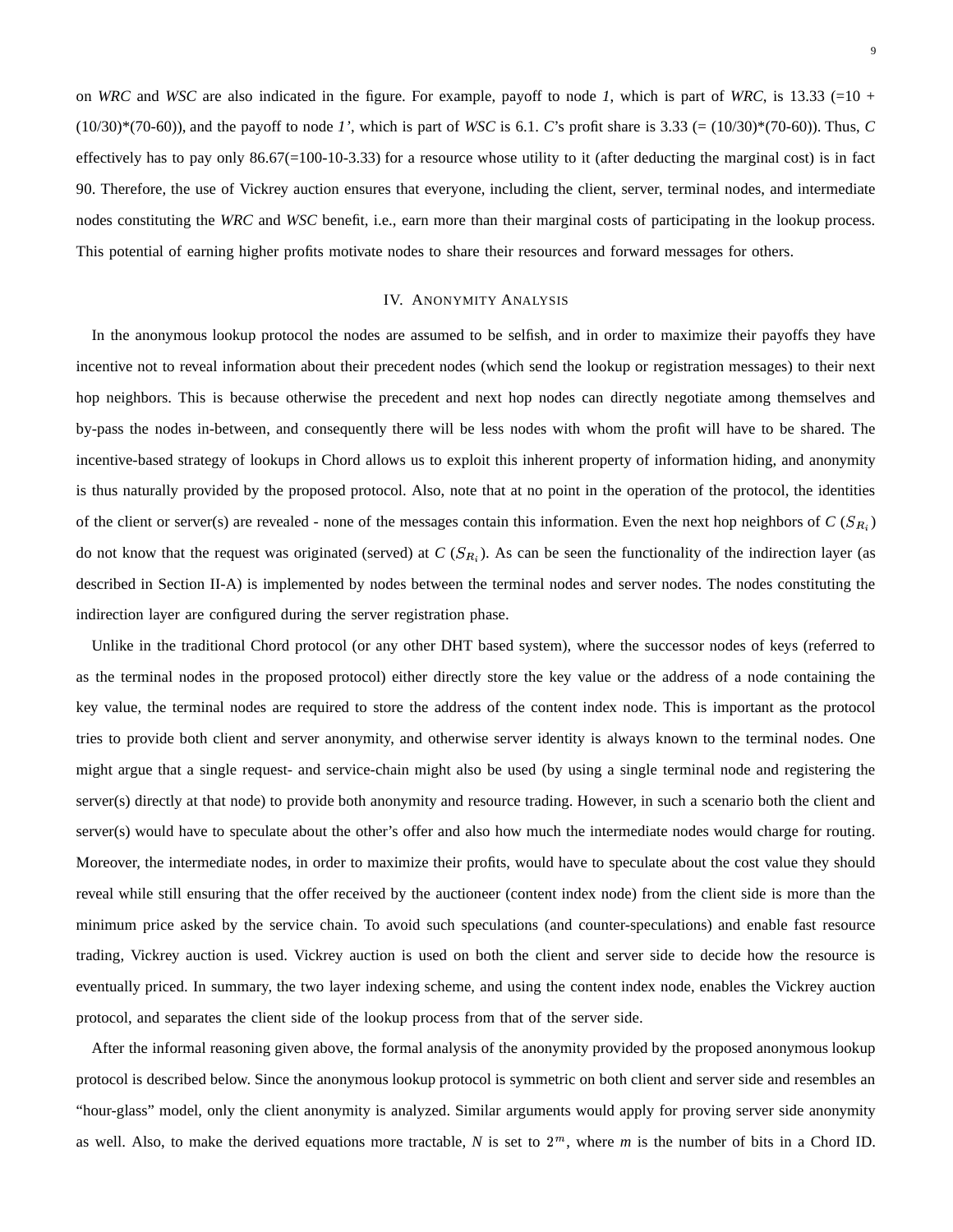However, the plots given in Figures 6 and 7 are for much smaller values of  $N$ , and even these small values provide a high degree of anonymity. The commonly used metrics of Average Anonymity Set and Degree of Anonymityare used to evaluate the strengths of an anonymous system. Notations used in the analysis are summarized in Table 4.

Definition 3: Average Anonymity Set: Anonymity set, represented by S, is defined as the set containing all possible initiators of a lookup request as perceived by the adversary set. The average (or expected) anonymity set is the expected value of  $|S|$ .

*Definition 4:* Degree of Anonymity: Entropy [26] is used to measure the degree of anonymity of a system. If X is a random variable representing the initiator of a lookup chain, then the entropy,  $H(X)$  is a measure of the information content of the probability distribution of  $X$ . More formally,

$$
H(X) = -\sum_{x \in S} Pr(X = x) \log_2 Pr(X = x)
$$
\n(6)

Using this definition of entropy, the degree of anonymity on  $S$  is calculated as,

$$
deg(S) = \frac{H(X)_{aposteriori}}{H(X)_{apriori}}
$$
  

$$
- \sum_{x \in S} Pr(X = x) \log_2 Pr(X = x)
$$
  

$$
\log_2(N - 1)
$$
 (7)

The apriori entropy corresponds to the information that the adversary has before observing any lookup request, and therefore it can only exclude itself from the anonymity set. In the following subsections several possible threat models that are relevant for the anonymous lookup protocol are considered.

# A. Threat Model A (Single Adversary)

From the perspective of the adversary A, the anonymous lookup protocol provides a high degree of anonymity to the client  $C$ , as summarized by the following theorem.

*Theorem 1:* The average size of the anonymity set for C is at least  $2^m - m(1 - 0.5^m)$ 

*Proof:* The average size of the anonymity set is given by,

$$
E(|S|) = Pr(L).|S(L)| + Pr(\overline{L}).|S(\overline{L})|
$$
\n(8)

Now to derive  $Pr(\overline{L})$  the following lemma is used.

*Lemma 1:* For the lookup initiated by  $C$ ,  $A$  lies on at most a single request chain.

*Proof:* The function  $d()$  takes as input two Chord IDs (or nodes) and returns the Chord distance between them. In other words,  $d(xy)$  returns the Chord distance between two nodes x and y.

Two cases can arise.

Case 1:  $d(CA) \geq 2^{m-1}$ : Since only one lookup request is sent for all the terminal nodes that are at a Chord distance greater than  $2^{m-1}$  from C (all these terminal nodes require going through the  $m-1^{th}$  finger table entry). A can be on the lookup path to at most one terminal node.

Case 2:  $d(CA) < 2^{m-1}$ : Let  $2^{i-1} \leq d(CA) \leq 2^{j-1}$ , i.e., the Chord ID of A lies between the *i*<sup>th</sup> and *j*<sup>th</sup> finger table entry of C. A can only be on the lookup paths to terminal nodes that lie in the same range, i.e., the  $i^{th}$  and  $j^{th}$  finger table entry of  $C$ .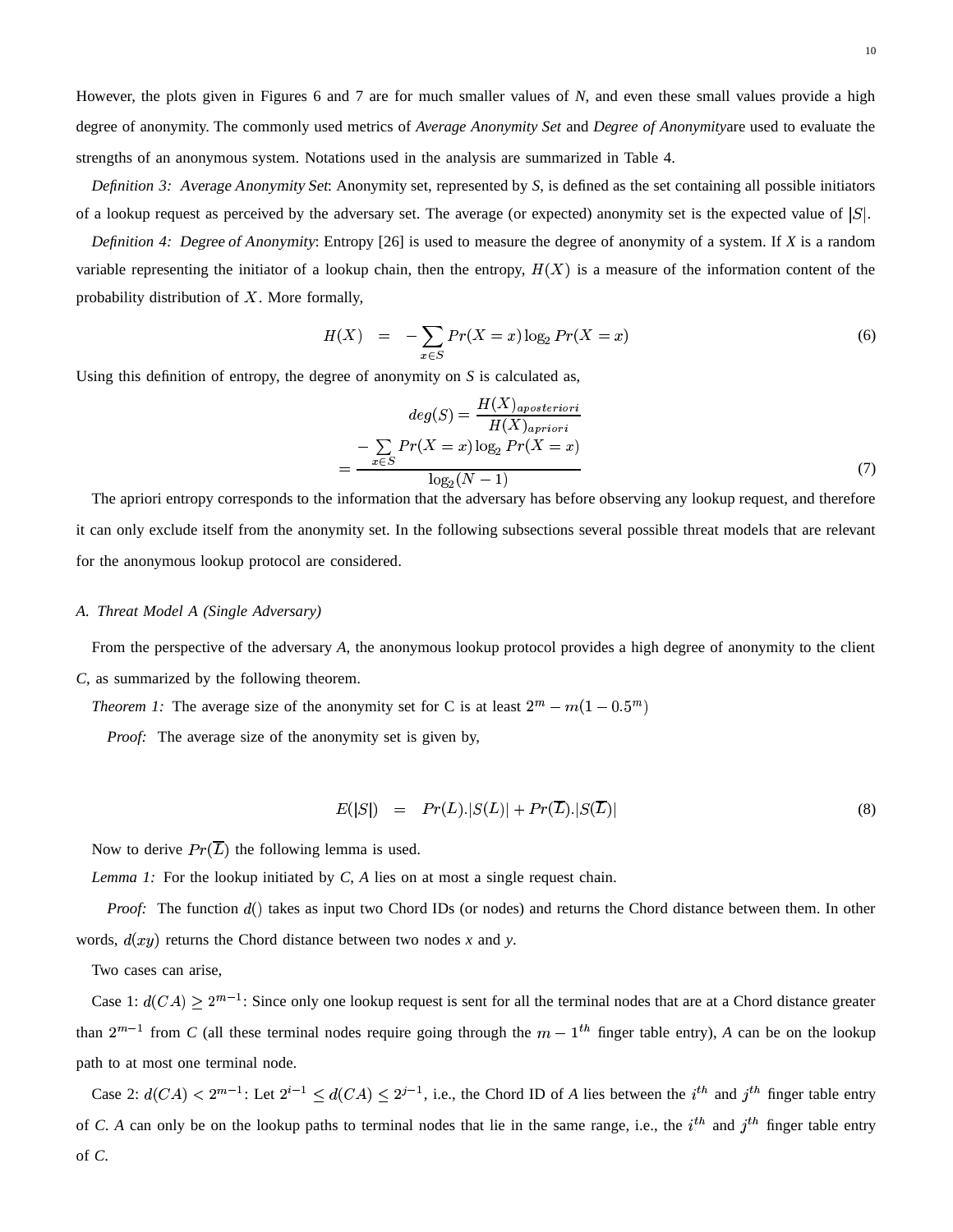Without loss of generality, let A be on the lookup paths to two terminal nodes  $T_{R_i}$  and  $T_{R_j}$  ( $1 \le i, j \le k$ ), and  $d(CT_{R_i}) \le$  $d(CT_{R_i})$ . Then it must be true that  $d(CT_{R_i}) \leq d(CA)$  (because the lookup path to a terminal node lying between the i<sup>th</sup> finger table entry and A would not pass through A). But since at most a single request is sent out for all the terminal nodes that go through the same next hop neighbor - the terminal node selected is one which is closest to that neighbor. Therefore, C sends a request towards only  $T_{R_i}$ . Hence, there is a contradiction that A is on the lookup path to both  $T_{R_i}$  and  $T_{R_j}$ .

From Lemma 1, it can be concluded that request chains are node disjoint, i.e., at most a single request chain passes through A. Therefore, A will be on a request chain iff it lies on one of the  $y_i$  regions (as indicated in Figure 5). The region  $y_i$  is the Chord distance along the clockwise direction between the  $i^{th}$  finger of C and the terminal node (when there is a terminal node between the  $i^{th}$  and  $(i + 1)^{th}$  fingers), which is closest to that finger. From the property of Chord, the number of hops in the region  $y_i$  are  $\log(y_i)$ . So the probability that A lies on one of these regions (i.e.,  $y_i$ s) is given by,

$$
Pr(\overline{L}) = \frac{\log(\sum_{i=1}^{i=k} y_i)}{N} = \frac{\log(\sum_{i=1}^{i=k} y_i)}{2^m}
$$

For the worst case (best case for the adversary), it can be concluded that

$$
\frac{\log(\sum_{i=1}^{i=k} y_i)}{2^m} \le \frac{\log(\sum_{i=1}^{i=m} y_i)}{2^m} = \frac{\log(N)}{2^m} = \frac{\log(2^m)}{2^m} = \frac{m}{2^m} \tag{9}
$$

Now assuming that the adversary lies on one of the request chains and uses its  $q^{th}$  finger for routing the request, the following expression for the average size of the anonymity set is derived.

$$
E(|S|) = (1 - \frac{m}{2m})|S(L)| + \frac{m}{2m}|S(\overline{L})|
$$
  
= 
$$
(1 - \frac{m}{2m})(N - 1) + \frac{m}{2m}2^{m-q}
$$
 (10)

The average size of the anonymity set is a function of q, and the minimum value of  $|E(S)|$  is obtained when  $q = m$  (adversary uses its  $m^{th}$  finger to route the lookup). Substituting in 14, the following lower bound is obtained.

$$
E(|S|) \geq 2^m - m(1 - 0.5^m) \tag{11}
$$

The auctioneer  $(CI_R)$  acting as an adversary is a specific case of this threat model, and has similar analysis for the average anonymity set size. The auctioneer only know the identity of the terminal nodes through which it receive the lookup requests.

### **B.** Threat Model B (Multiple Adversaries)

It is possible to have multiple adversaries in a network that can collude, i.e., share their information, in order to determine from where the request originated. Let there be  $u$  number of such adversaries. The robustness of the proposed protocol against the multiple adversary scenario is demonstrated by the following lemma.

Г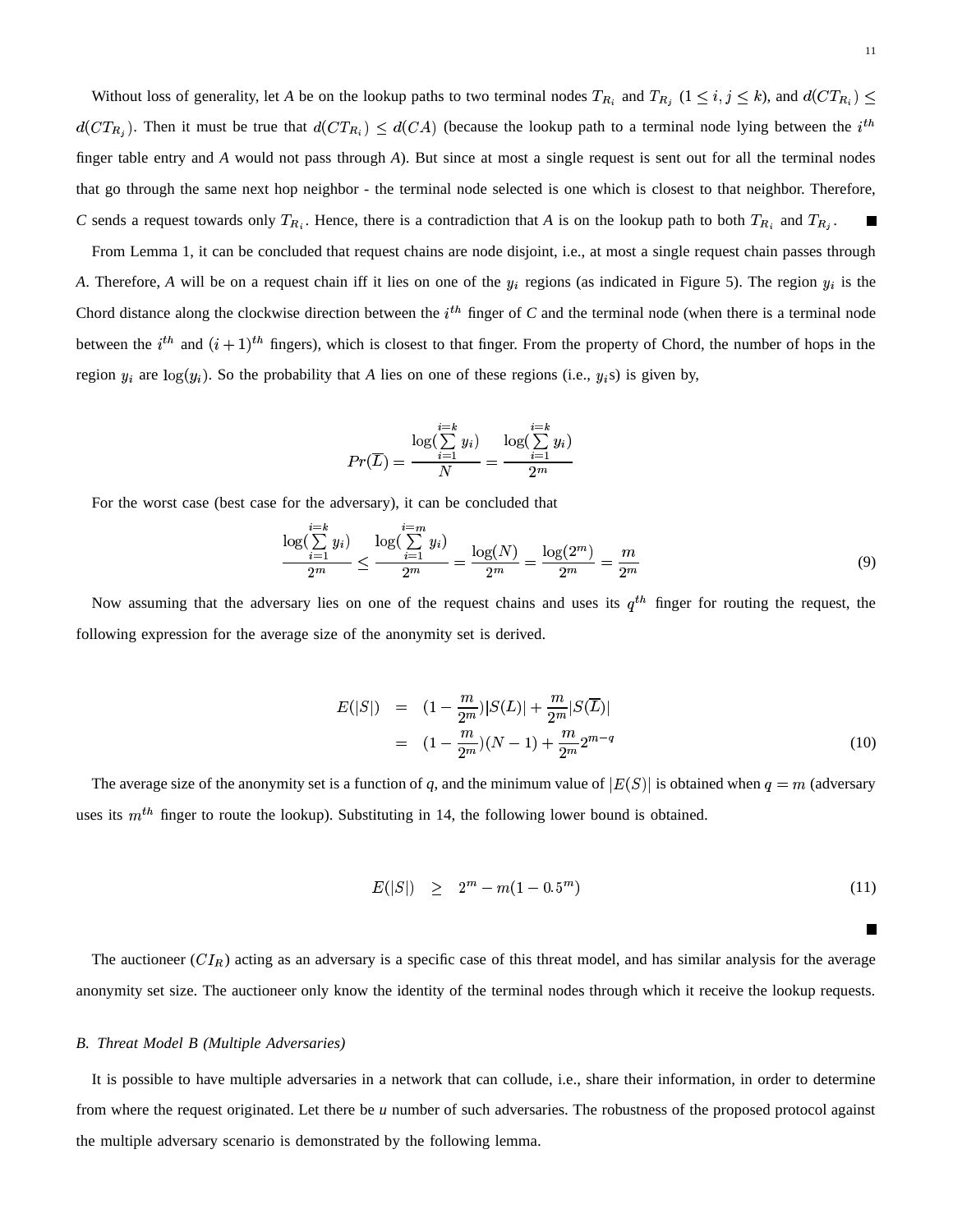*Lemma 2:* Adversaries lying on all the request chains cannot collude to further reduce the size of the anonymity set than that available with the most downstream adversary.

*Proof:* Consider a scenario in which the number of adversaries in the system is so large that there is an adversary on all the  $k$  request chains. Only the most downstream adversary in each of the request chains is considered, since they are closest to the client. (In a Chord ring, a node has more information about the region of the identifier space that is closer to it than about a far away region). Let  $A_1, A_2, \ldots, A_k$  be k such adversaries lying on request chains  $1, 2, \ldots, k$ , respectively. The corresponding anonymity sets and finger table entries used by these adversaries are represented by  $S_1, S_2, \ldots, S_k$  and  $q_1, q_2, \ldots, q_k$ , respectively. Without loss of generality, let  $q_1 > q_2 > \ldots > q_k$ .

From the property of the Chord routing protocol and also as given in [14],  $q_1$  least significant bits of the adversary  $A_i$  are the same as the  $q_1$  least significant bits of the client C. Therefore,  $|S_1| = 2^{m-q_1}$ . Similarly, for any j, where  $2 \leq j \leq k$ , the  $q_j$ least significant bits of the adversary  $A_j$  are the same as the  $q_j$  least significant bits of the client C, and hence  $|S_j| = 2^{m-q_j}$ . But since  $q_1 > q_2 > \ldots > q_k$ , these  $q_j$  bits would be a suffix of the least significant  $q_1$  bits of  $A_1$ .

Now it is easy to see that,  $S_1 \cap S_2 \cap \ldots \cap S_k = S_1$ . In other words, the most downstream adversary cannot further reduce its anonymity set size by using the information available with the adversaries on other chains.

Based on the above observation the expected size of the anonymity set for multiple adversaries is calculated below.

*Theorem 2:* The average size of the anonymity set is at least  $2^m - um(1 - 0.5^m)$ 

Proof:

$$
E(|S|) = Pr(L).|S(L)| + Pr(\overline{L}).|S(\overline{L})|
$$
\n(12)

For a large value of N,

$$
Pr(L) = (1 - \frac{m}{2^m})^u
$$
 (13)

Using the approximation  $(1-x)^u \approx 1 - ux$  the following expression for the average size of the anonymity set is derived.

$$
E(|S|) = (1 - \frac{um}{2^m})(N-1) + \frac{um}{2^m}2^{m-q}
$$
\n(14)

From Lemma 2, the anonymity set of the most downstream adversary (closest) to the client is contained (subset) in the anonymity sets of all the other adversaries. Therefore,  $q$  in the above equation is the finger used by the most downstream adversary to route a lookup. Substituting  $q = m$ , a lower bound on the average size of the anonymity set is obtained.

$$
E(|S|) \geq 2^m - um(1 - 0.5^m) \tag{15}
$$

### C. Threat Model C (Multiple Adversaries Populate the Finger Table of  $C$ )

In this threat model, multiple adversaries are the first-hop nodes of C. Since from Lemma 1 it can be concluded that the request chains are disjoint, two or more first-hop adversaries receiving a lookup request can accurately identify the client C. However, the probability of such an event happening is very low, as shown below.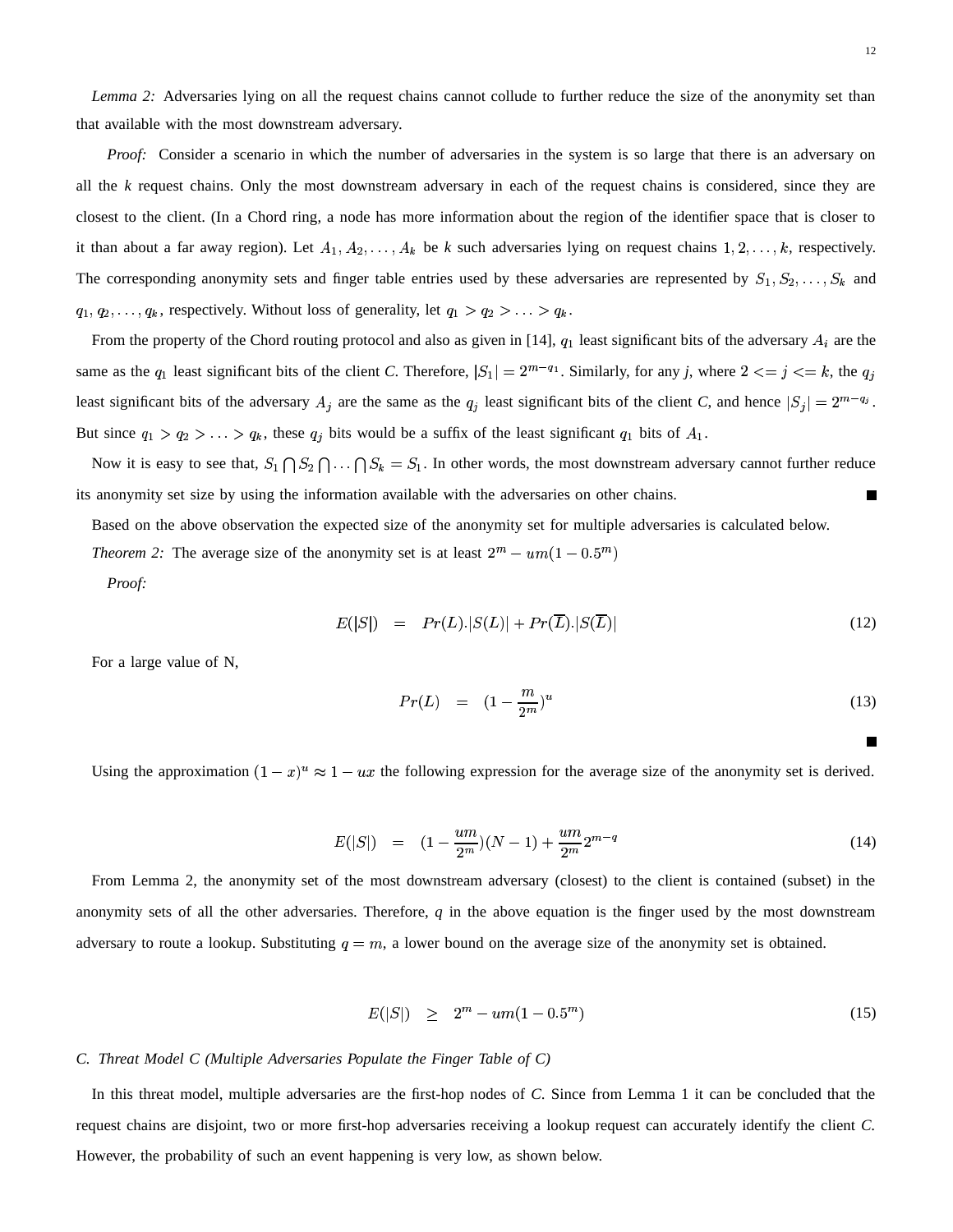*Proof:* From Lemma 1, it can be conluded that the request chains are node disjoint. Therefore, if there are k request chains, then there are exactly  $k$  first-hop possible positions that the adversaries can occupy. Let  $X$  be the event that two or more adversaries occupy these  $k$  positions,  $Y$  be the event that no adversary lies on these  $k$  first-hop positions, and  $Z$  be the event that exactly one adversary lies on one of these  $k$  first-hop positions.

Then,

$$
Pr(X) = 1 - Pr(Y) - Pr(Z)
$$
 (16)

For a large value of  $N$ ,

$$
Pr(Y) \approx \left(\frac{N-k}{N}\right)^u \tag{17}
$$

$$
Pr(Z) = {u \choose 1} \left(\frac{k}{N}\right) \left(\frac{N-k}{N}\right)^{u-1} \tag{18}
$$

Therefore,

$$
Pr(X) \approx 1 - (\frac{N-k}{N})^u - {u \choose 1} (\frac{k}{N})(\frac{N-k}{N})^{u-1}
$$
  
\n
$$
\approx 1 - (1 - \frac{ku}{N}) - \frac{ku}{N}(1 - \frac{(u-1)k}{N})
$$
  
\n
$$
\approx \frac{u^2k^2}{N^2}
$$
 (19)

For large networks,  $(N \gg ku)$  and hence  $Pr(X)$  is very small. (The maximum possible value of k is only m).

# D. Degree of Anonymity Calculation

Based on the average anonymity set size values calculated in the previous sections, a generalized expression for the degree of anonymity for the proposed anonymous lookup protocol is derived below.

$$
deg(S) = \frac{H(X)_{\text{aposteriori}}}{H(X)_{\text{apriori}}} \approx \frac{\log_2(2^m - um(1 - 0.5^m))}{\log_2(2^m)}\tag{20}
$$

The plots of Equation 20 show that a very high degree of anonymity is achieved even when a significant fraction of the nodes are controlled by adversaries. Figures 6 and 7 show the variation of degree of anonymity with the number of adversaries present in a network of size 1000 and 50000, respectively. For the case when  $N = 50000$ ,  $deg(S)$  is as high as 0.8 even when 6% of the nodes are malicious. In information theoretic terms, this means that about 80% of the bits of the client's identity remains hidden from the adversaries. Moreover, the analytical expression for the degree of anonymity is independent of the number of request chains and the number of terminal nodes, with the implication that irrespective of the number of request chains initiated by a client, a very high degree of anonymity is achieved.

г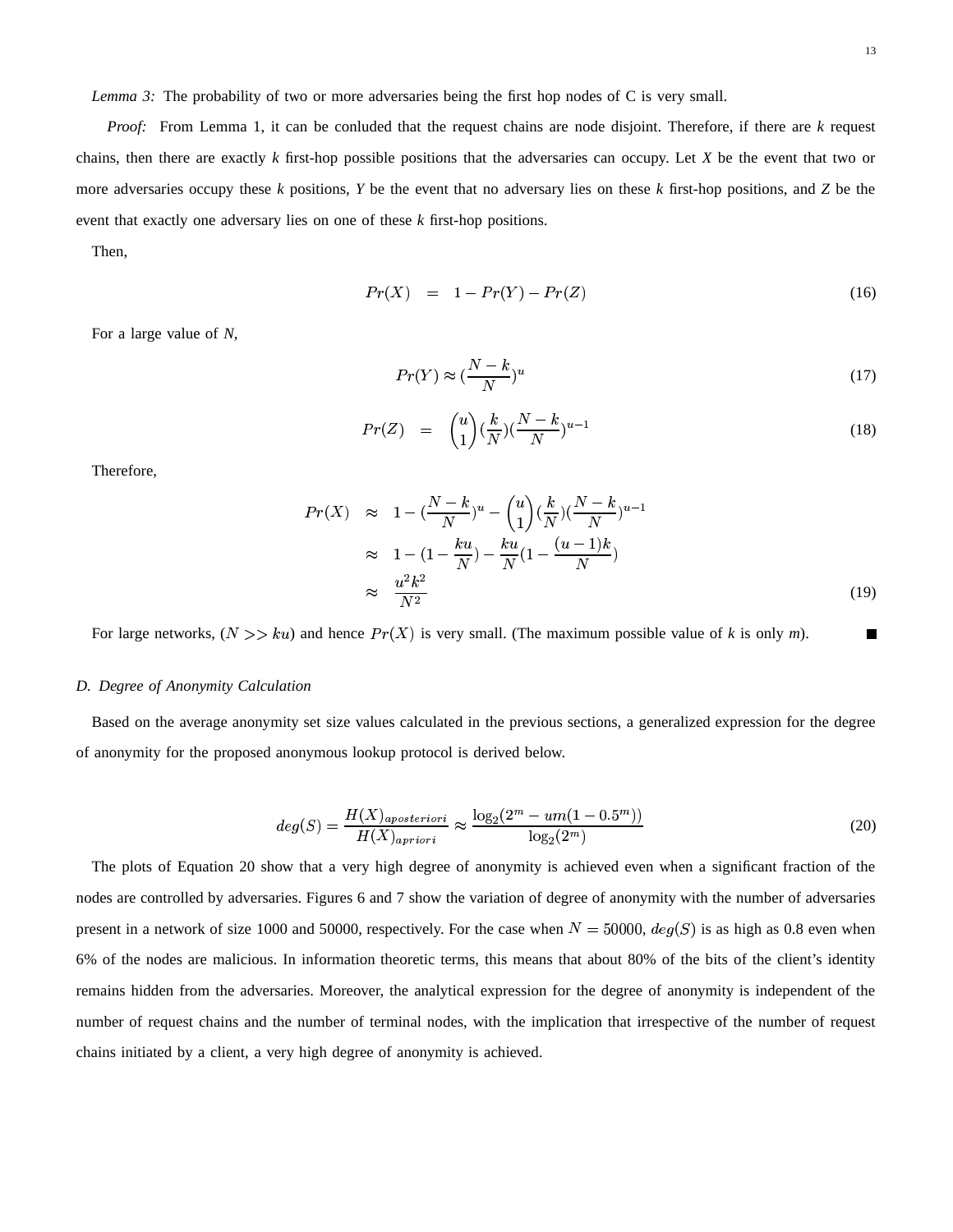### V. PROTOCOL OVERHEAD

The proposed protocol incurs some extra over overhead, which is mainly due to the following two reasons.

- 1) Message communication involved in formation of request chains and service chains.
- 2) Use of monetary transactions among nodes.
- 3) Sending of data using multiple hops from the selected server to the client.
- 4) Computations involved in message encryption and decryption to achieve message non-repudiation

The maximum message processing overhead is incurred by  $CI_R$ , which is  $O(k+l)$ . The message overhead of the client is  $O(\log k)$ . The number of messages processed by an intermediate node and a server are  $O(1)$ . The maximum number of nodes involved in the lookup process are  $O((k+l)*\log N)$ , where *k* and *l* are the number of request chains and service chains, respectively, and  $O(\log N)$  is the length of each chain. Thus, it can be seen that the protocol incurs a reasonable overall message overhead.

# VI. RELATED WORK

Anonymity for communication systems has been extensively studied, both for client-server and P2P computing models. Most of the existing anonymity protocols are for client-server computing model and hide the identity of the initiator (client). Initiator anonymity is provided using either rerouting based systems or non rerouting based systems. Crowds [16], Mix [4] and Onionrouting [20] employ rerouting based techniques to achieve initiator anonymity. In Crowds, anonymity on the World-Wide-Web (WWW) is provided by grouping the users into large and diverse groups, so that Web-servers are not able to learn the true source of the request. The user or the initiator submits a request which is forwarded to a random member of the crowd, which then forwards the request to the end server. In Mix and Onion-routing, the sender determines the rerouting path and encrypts the route in a layered fashion so that each intermediate node only knows its previous and next hop node.

Schemes which use a single hop intermediate rerouting path include Anonymizer [7] and Lucent Personalized Web Assistant (LPWA) [6]. An example of a non-rerouting based anonymous communication system is DC-Net (Dining Cryptographer's network) [5]. In this case a broadcast medium is used to achieve initiator and responder anonymity, and therefore it suffers from scalability issues.

In P2P publisher-subscriber systems, Freenet [11], Publius [17], FreeHaven [21] are examples of systems which provide publisher anonymity. Freenet is an adaptive P2P network application that permits publication and subscription of data in an anonymous fashion. Publius and FreeHaven use similar strategies for achieving publisher anonymity. While Publius splits the symmetric key used to encrypt and decrypt a document into n shares, FreeHaven splits the document into *n* shares. Any *k* of the *n* peers must be available to reproduce the key (in the first case) and the document (in the second case). While Gnutella [8] anonymizes only queries, GNUnet [13] provides anonymity for both queries and data transfers.

The authors in [15] suggest using a trusted index server for generating the rerouting path. Moreover, there is a substantial amount of overhead involved in encryptions and decryptions. Furthermore, only client anonymity is provided by this protocol. Other existing work [14], [25], [3] that study anonymity in Chord also focus only on client-side anonymity and not server-side anonymity.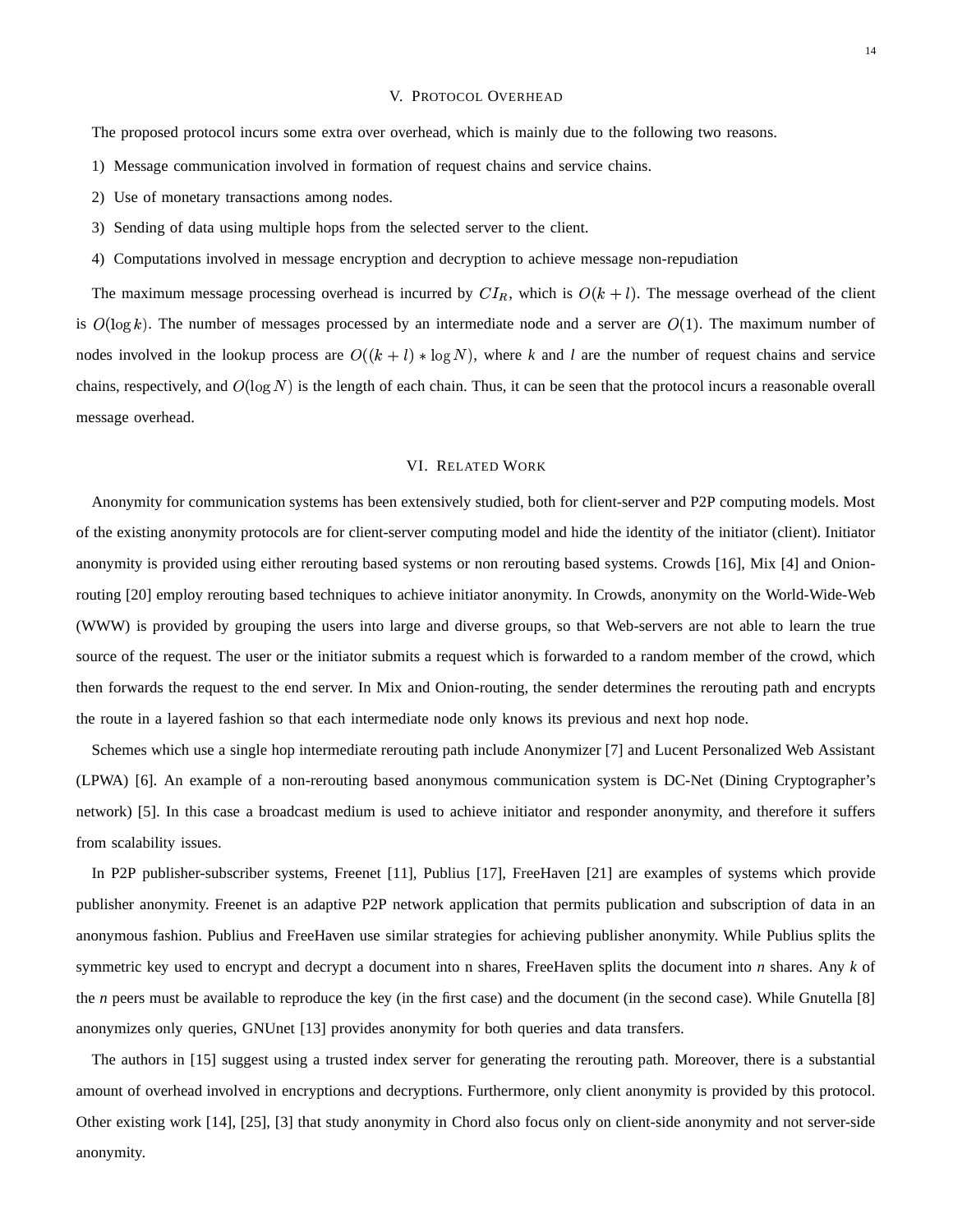The P5 [22] protocol uses a broadcast hierarchy to achieve both sender and receiver anonymity for peer to peer communications. The protocol uses public key cryptography with per-hop encryption and redundant noise packets to achieve a high degree of anonymity, thereby incurring a substantial overhead.

### VII. CONCLUSION AND DISCUSSION

In this paper, an anonymous lookup protocol that provides high degree of client and server anonymity (and hence also unlinkability) in P2P based grids is presented. The protocol builds a distributed anonymity infrastructure by implementing an incentive scheme that motivate nodes to participate in the system and also maintain secrecy of the identities of nodes they interact with as part of any transaction. The protocol uses an auction protocol for trading of network resources and ensures that the rewards received by network nodes are maximized if they truthfully follow the protocol steps. Moreover, the protocol is light-weight as it does not rely on any trusted centralized entity or require specialized encryptions to be performed by the nodes.

To the best of the author's knowledge this is the first protocol that uses an incentive strategy to provide sender as well as responder anonymity in large-scale P2P networks. Since the underlying model assumes that all the nodes behave selfishly (and some even maliciously), the authors believe that the protocol is robust enough to be deployable even in large-scale Internet setting.

As future work, the authors would like to explore the applicability of game theoretical concepts to further analyse and improve the proposed anonymous lookup protocol. The authors would also like to explore scenarios when malicious nodes are in fact able to monitor all network links (say when the protocol is deployed to operate in a LAN environment) and the impact on the degree of anonymity that is provided by the protocol.

#### **REFERENCES**

- [1] A. Acquisti, R. Dingledine, and P. Syverson. On the Economics of Anonymity, Conference of Financial Cryptography, 2003, pp 84-102.
- [2] A. Pfitzman, and M. Waidner. Networks without user observability. Journal of Computer and Security, 1987, vol. 6, no. 2, pp. 158-166.
- [3] C. Odonell, and V. Vaikuntanathan. Information Leak in the Chord Lookup Protocol. The Fourth IEEE International Conference on Peer-to-Peer Computing, 2004, pp. 28-35.
- [4] D. Chaum. Untraceable Electronic Mail, Return Addresses, and Digital Pseudonyms. Communications of the ACM, 1981, vol. 24, pp. 84-88.
- [5] D. Chaum. The Dining Cryptographers Problem: Unconditional Sender and Recipient Untraceability. Journal of Cryptology, 1988, vol. 1, no. 1, pp. 65-75.
- [6] E. Gabber, P. B. Gibbons, D. M. Kristol, Y. Matias, and A. Mayer. Consistent yet Anonymous Web Access with LPWA. Communications of the ACM, 1999, vol. 42, no. 2, pp. 42-47.
- [7] E. Gabber, P. B. Gibbons, Y. Matias, and A. Mayer. How to Make Personalized Web Browsing Simple, Secure and Anonymous. Conference of Financial Cryptography, 1997, pp. 17-32.
- [8] Gnutella. http://gnutella.wego.com
- [9] I. Stoica, R. Morris, D. Karger, M. F. Kaashoek, and H. Balakrishnan. Chord: A Scalable Peer-to-peer Lookup Protocol for Internet Applications. The 2001 ACM SIGCOMM Conference, 2001, pp. 149-160.
- [10] I. Foster, and C. Kesselman. The Grid: Blueprint for a New Computing Infrastructure. 2nd Edition, Morgan Kaufmann, 2004.
- [11] I. Clarke, O. Sandberg, B. Wiley, and T. W. Hong. Freenet: A Distributed Anonymous Information Storage and Retrieval System. Lecture Notes in Computer Science, 2001, pp. 46-??.
- [12] J. Raymond. Traffic Analysis: Protocols, Attacks, Design Issues, and Open Problems. Designing Privacy Enhancing Technologies: Workshop on Design Issues in Anonymity and Unobservability, 2000, pp. 10-29.
- [13] K. Bennett, and C. Grothoff. GAP Practical anonymous networking. Privacy Enhancing Technologies Workshop, 2003, pp. 141-160.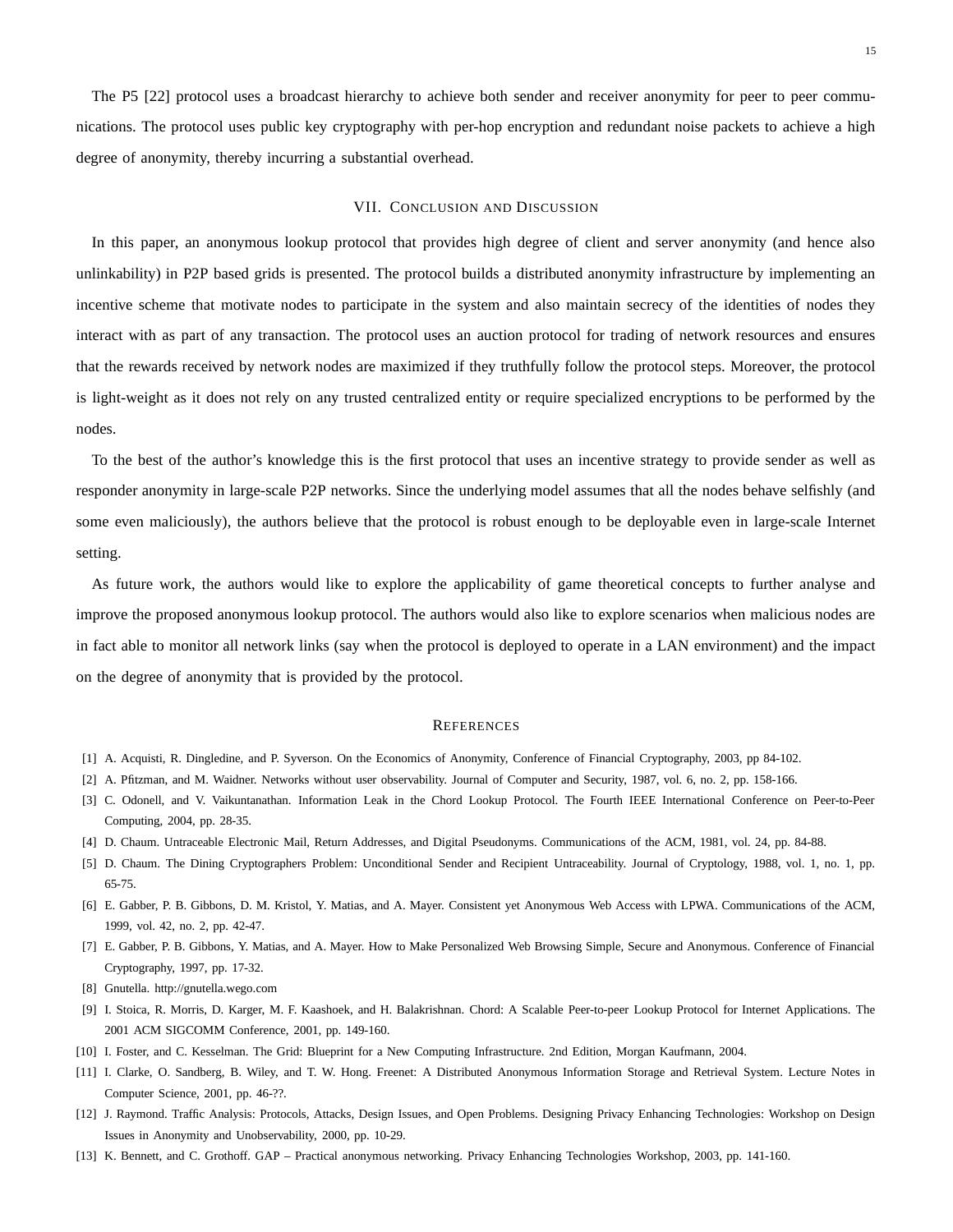- [14] K. J. Kumar, and M. Bansal. Anonymity in Chord. www.cs.berkeley.edu/ kjk/chord-anon.ps, Dec 2002.
- [15] L. Xiao, Z. Xu, and X. Zhang. Low-Cost and Reliable Mutual Anonymity Protocols in Peer-to-Peer Networks. IEEE Transactions on Parallel and Distributed Systems, 2003, vol. 14, pp. 829-840.
- [16] M. K. Reiter, and A. D. Rubin. Crowds: Anonymity for Web transactions. ACM Transactions on Information and System Security, 1998, pp. 66-92.
- [17] M. Waldman, A. Rubin, and L. Cranor. Publius: A robust, tamper-evident, censorship resistant and source-anonymous web publishing system. USENIX Security Symposium, 2000, pp.59-72.
- [18] Napster. http://www.napster.com
- [19] N. Nisan. Algorithms for Selfish Agents: Mechanism Design for Distributed Computation. Symposium on Theoretical Aspects of Computer Science, Lecture Notes in Computer Science, 1999, vol. 1563, Springer, Berlin, pp. 1-17.
- [20] P. F. Syverson, D. M. Goldschlag, and M. G. Reed. Anonymous Connections and Onion Routing. IEEE Symposium on Security and Privacy, 1997, pp. 44-54.
- [21] R. Dingledine, M. J. Freedman, and D. Molnar. The Free Haven Project: Distributed Anonymous Storage Service. Workshop on Design Issues in Anonymity and Unobservability, 2000, pp. 67-95.
- [22] R. Sherwood, B. Bhattacharjee, and A. Srinivasan. P5: A Protocol for Scalable Anonymous Communications. IEEE Symposium on Security and Privacy, 2002, pp.58-70.
- [23] R. Gupta, and A. K. Somani. A Pricing Strategy for Incentivizing Selfish Nodes To Share Resources In Peer-to-Peer (P2P) Networks. IEEE International Conference on Networks, Singapore, 2004.
- [24] S. Ratnasamy, P. Francis, M. Handley, R. Karp, and S. Shenker. A scalable content-addressable network. ACM SIGCOMM (San Diego, 2001), 2001, pp.342-356.
- [25] S. Hazel, and B. Wiley. Achord: A variant of the chord lookup service for use in censorship resistant peer-to-peer publishing systems. 1st International Workshop on Peer-to-Peer Systems, 2002.
- [26] S. Steinbrecher, and S. Kopsell. Modelling Unlinkability. Privacy Enhancing Technologies Workshop, 2003.
- [27] T. Sandholm. Limitations of the Vickrey Auction in Computational Multiagent Systems. 2nd International conference on Multi-Agent Systems, 1996, pp. 299-306.
- [28] V. Vishnumurthy, S. Chandrakumar, and E. G. Sirer. Karma: A Secure Economic Framework for Peer-to-Peer Resource Sharing. Workshop on Economics of Peer-to-Peer Systems, 2003.
- [29] W. Vickrey. Counterspeculation, auctions and competitive sealed tenders. Journal of Finance, 1961, pp. 8-37.
- [30] Y. Guan, X. Fu, R. Bettati, and W. Zhao. An Optimal Strategy for Anonymous Communication Protocols. International Conference on Distributed Computing Systems, 2002, pp.257-??

#### APPENDIX

# 1) **Chord Overview**

Chord [9] supports just one operation, i.e. given a key, it returns the node responsible for that key. Each Chord node has a unique *m*-bit (where *m* is usually 32 or 64) identifier (Chord ID), obtained by say, hashing the node's IP address. Chord views the IDs as occupying a circular identifier space. Keys are also mapped into this ID space, by hashing them to *m*-bit key IDs. We will use the term "key" to refer to both the original key and its image under the hash function, as its meaning will be clear from the context. Similarly, the term "node" will refer to both the node and its identifier under the hash function.

Chord defines the node responsible for a key to be the *successor* of that key's ID. The *successor* of an ID *j* is the node with the smallest ID that is greater than or equal to *j* (with wrap-around). Every Chord node maintains a list of the identities and IP addresses of its *r* immediate successors on the Chord ring. The fact that every node knows its own successor means that a node can always process a lookup correctly: if the desired key is between the node and its successor, the latter node is the key's successor; otherwise the lookup can be forwarded to the successor, which moves the lookup strictly closer to its destination. In a system with *n* nodes, lookups performed only with successor lists require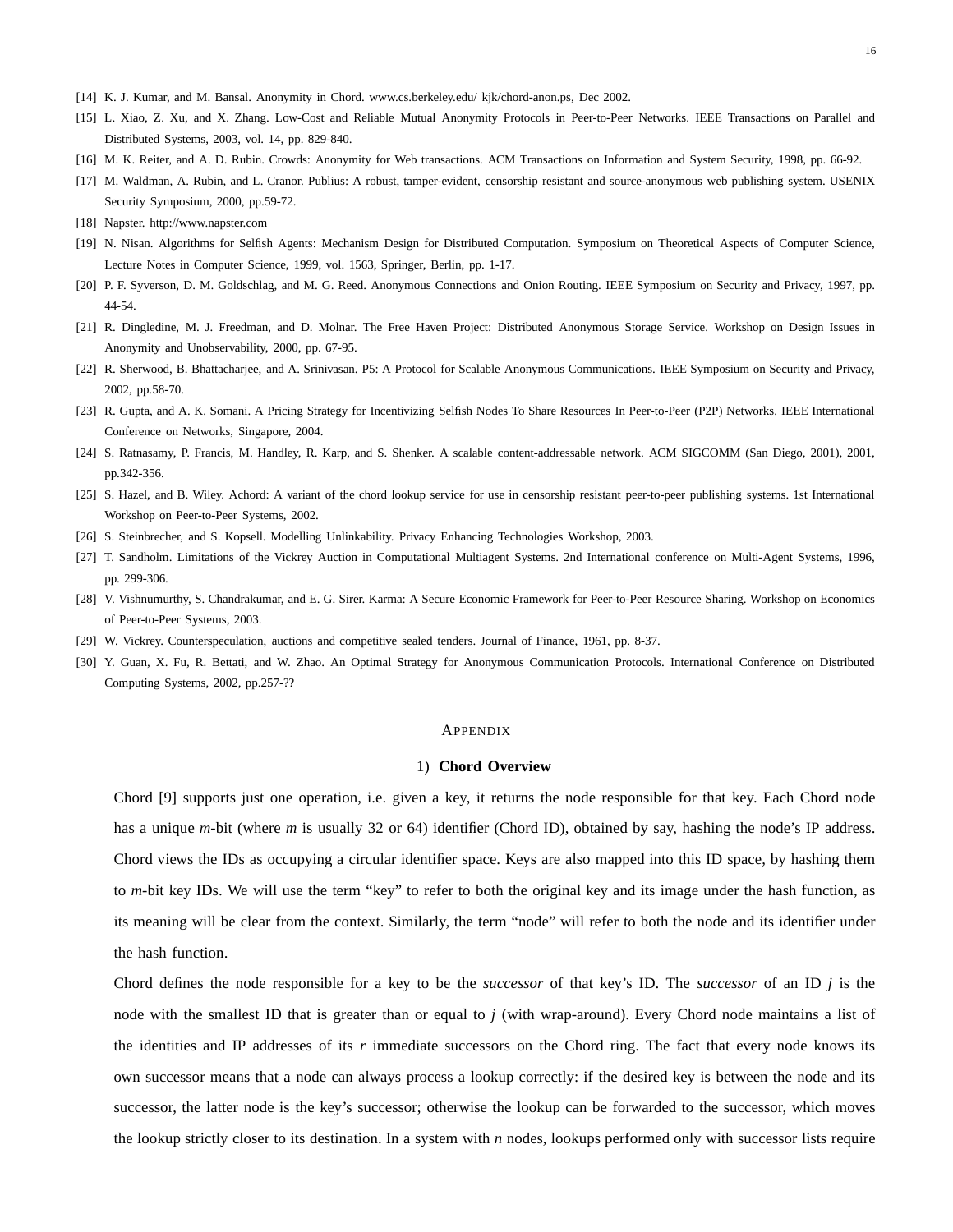an average of  $n/2$  message exchanges. To reduce the number of messages required to  $O(\log n)$ , each node maintains a finger table with *m* entries. The  $i<sup>th</sup>$  entry (finger or neighbor) in the table at node *j* contains the identity of the first node that succeeds *j* by at least  $2^{i-1}$  on the ID circle. A new node initializes its finger table by querying an existing node.

# 2) **KARMA Protocol**

KARMA is a completely distributed protocol for implementing a system of virtual currency in P2P networks. The protocol ensures secure transaction between any pair of nodes. By secure it is meant that a node cannot falsely increase its (and reduce others') currency, and also does not stand to gain from a transaction (process where nodes provide service for some compensation) unless it successfully commits its half of the transaction. KARMA maintains all of its internal state in a peer-to-peer distributed hash table (DHT). The bank-set  $Bank_A$  of a node A is a set of k peers that independently maintain the karma balance of that node. KARMA uses the DHT to map nodes to bank-sets. The  $k$  closest nodes in the identifier space to the Chord ID of  $\hat{A}$  constitute the bank-set of  $\hat{A}$ . Picking  $k$  consecutive hosts for the bank-set allows the secure routing to the bank-set to be performed efficiently.

Each member of  $Bank_A$  stores the amount of karma in  $A$ 's account, signed with  $A$ 's private key, as well as a transaction log containing recent payments  $\vec{A}$  has made to other nodes. Signing of the balance by  $\vec{A}$  ensures that the value is tamperresistant. The transaction log acts as proof of A's payment, and comes into play if the other party in the transaction does not send A the file for which the payment was made. The bank-set corresponding to each node also stores - 1) the last used sequence number, which is part of the message sent by a node authorizing its bank-set to transfer karma from its account to the account of some other member (used to eliminate the possibility of replay attacks), and 2) the current epoch number (for periodic currency adjustments and ensuring that per-capita karma in the system is roughly constant). The karma transfer between nodes, say node  $A$  to node  $B$ , takes place as follows.  $\overline{A}$  first sends to  $\overline{B}$  a signed message authorizing  $Bank_A$  to transfer a given amount of karma to  $B$ .  $B$  forwards this message to its bank-set, who contact  $Bank_A$  in turn. If A has sufficient karma in its account to fund the transaction, the amount is deducted from A's account and credited to  $B$ 's account, and  $B$  can proceed with the resource transfer to  $A$ . For details about the security aspect of the KARMA protocol one can refer to [28].



Fig. 1. Figure depicting the intuition behind the anonymity providing strategy.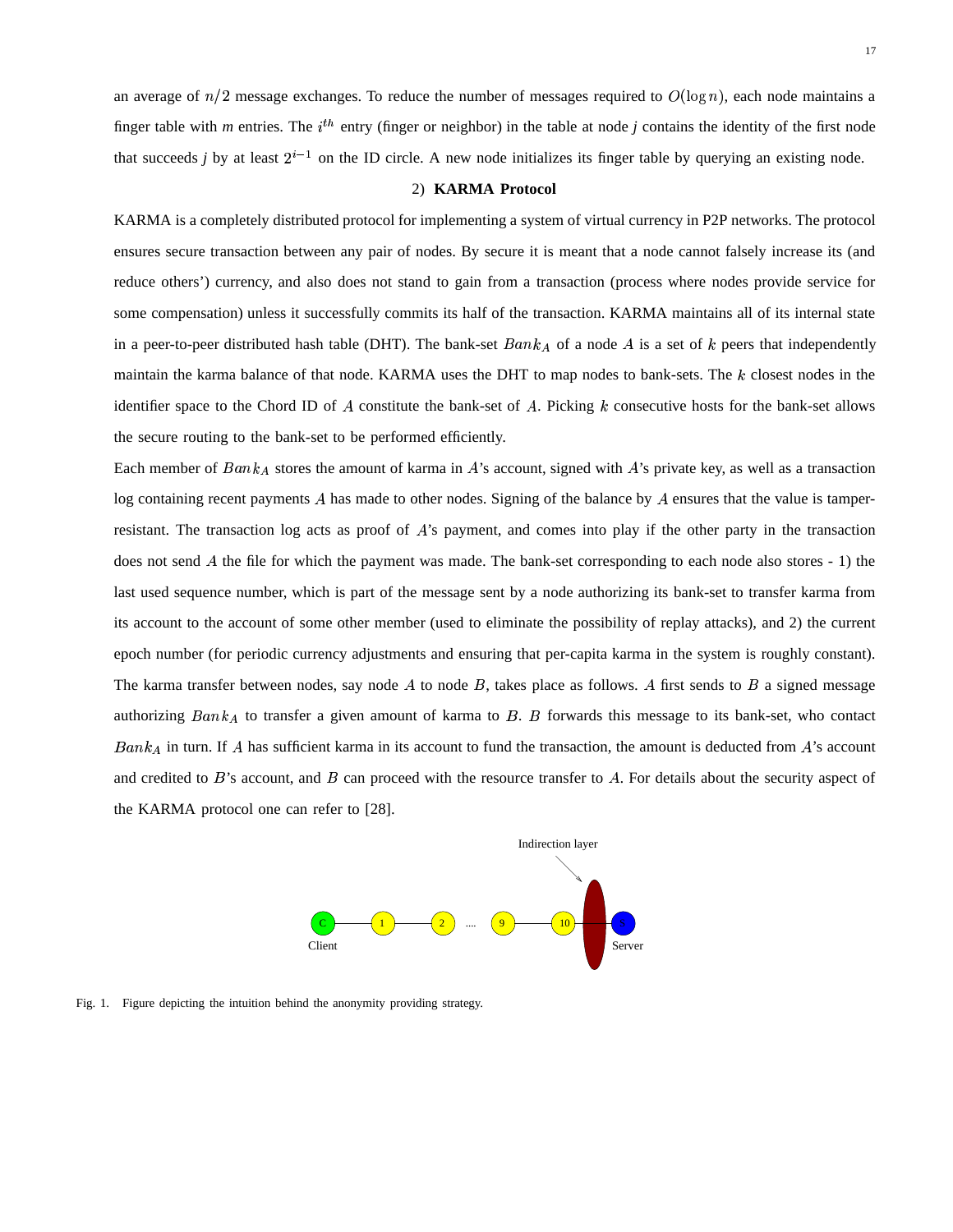

Fig. 2. Figure depicting the operation of the anonymous lookup protocol.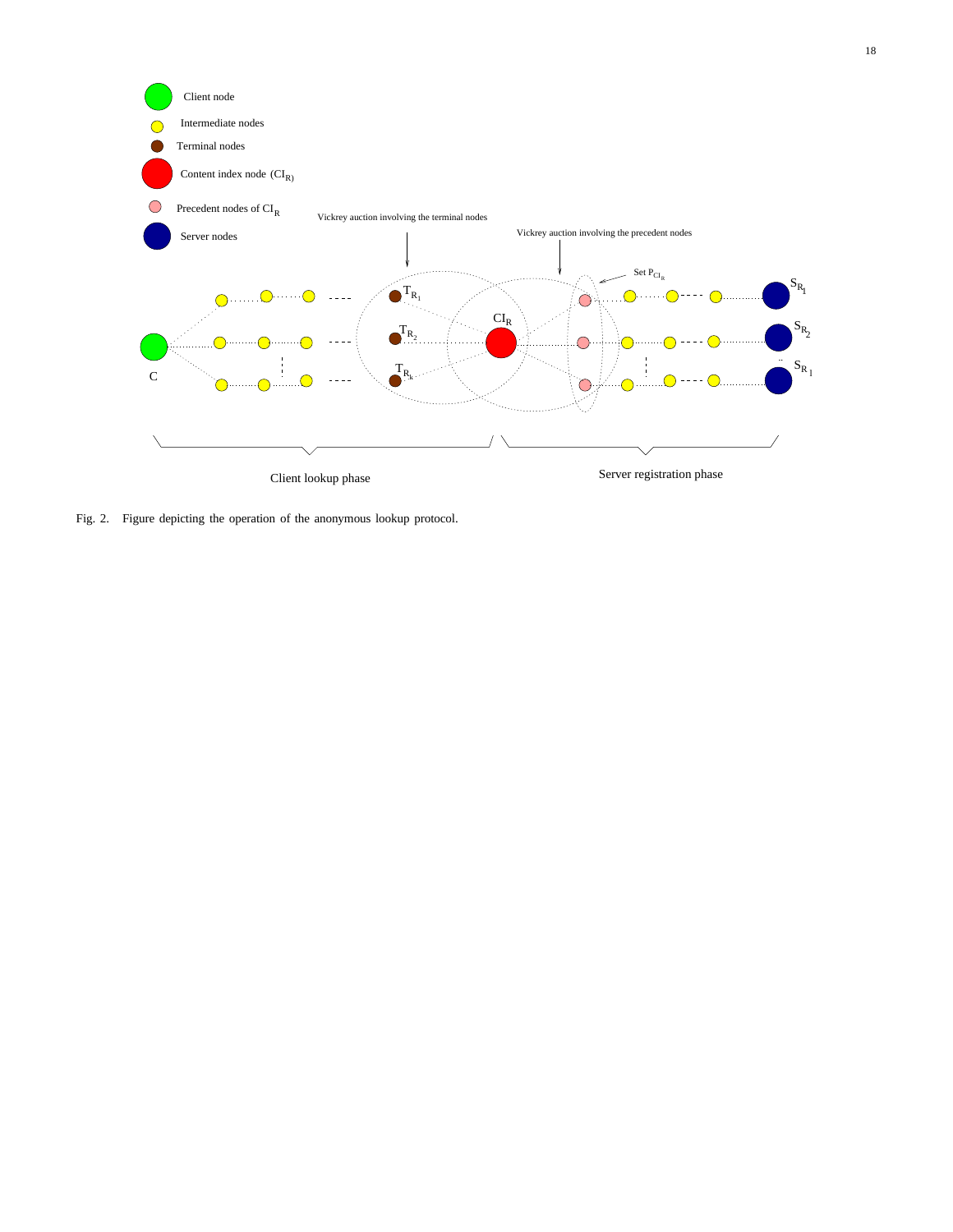$SC_j = j<sup>th</sup>$  service chain

 $RC_i = i<sup>th</sup>$  request chain



Fig. 3. An example illustrating how the payoffs are distributed among the *WRC* and *WSC* nodes based on their marginal costs.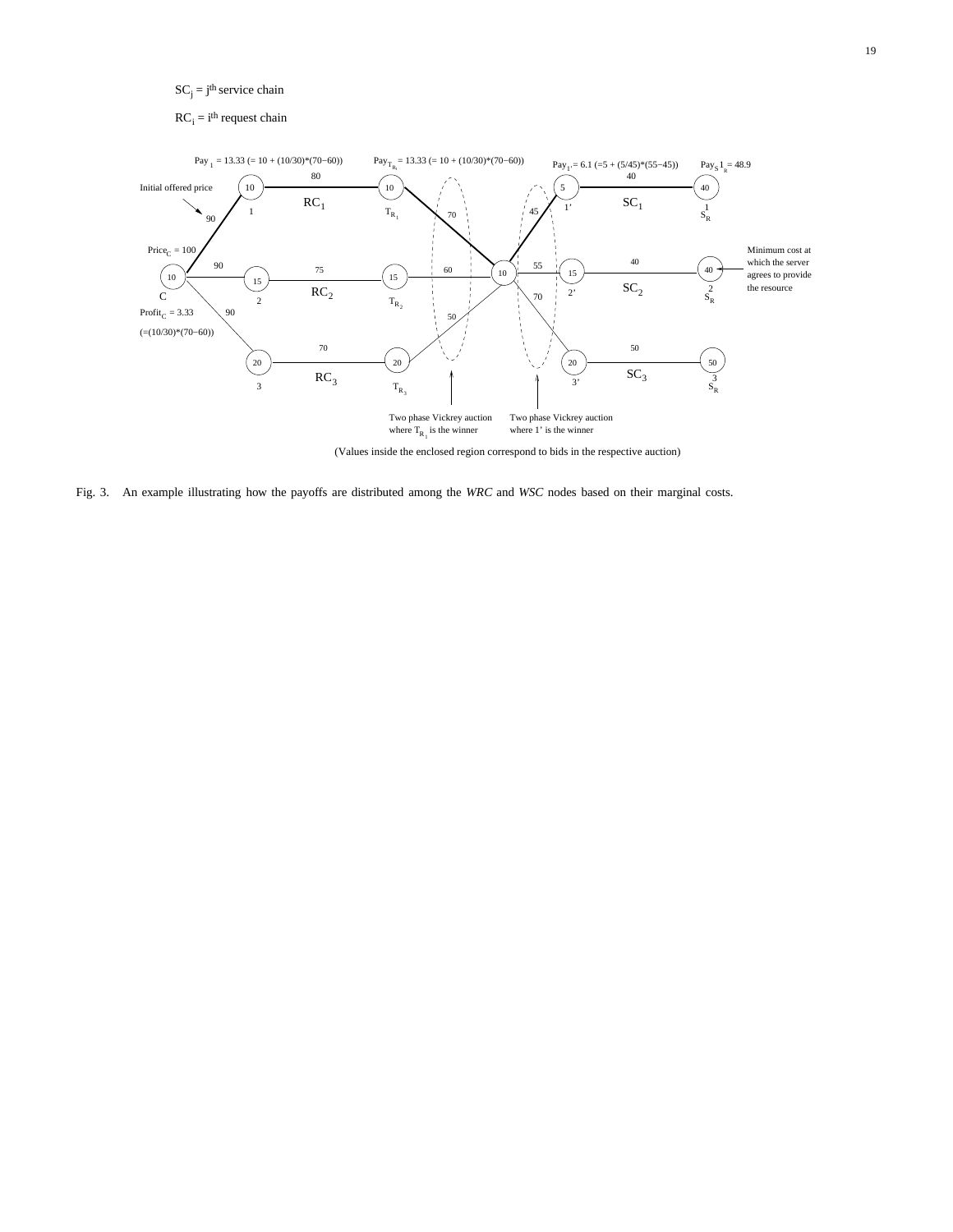| A:                 | Adversary                                                     |  |
|--------------------|---------------------------------------------------------------|--|
| u:                 | Total number of adversaries (in case of more than one)        |  |
| $d(ij)$ :          | Distance (number of identifiers) between nodes i and j        |  |
| $d_{binary}(ij)$ : | Binary representation of distance between nodes i and j       |  |
| L:                 | The event that the adversary does not lie on any lookup chain |  |
| $S(x)$ :           | Anonymity set for event x                                     |  |
| $d(S)$ :           | Degree of anonymity on set S                                  |  |

Fig. 4. Notations for anonymity analysis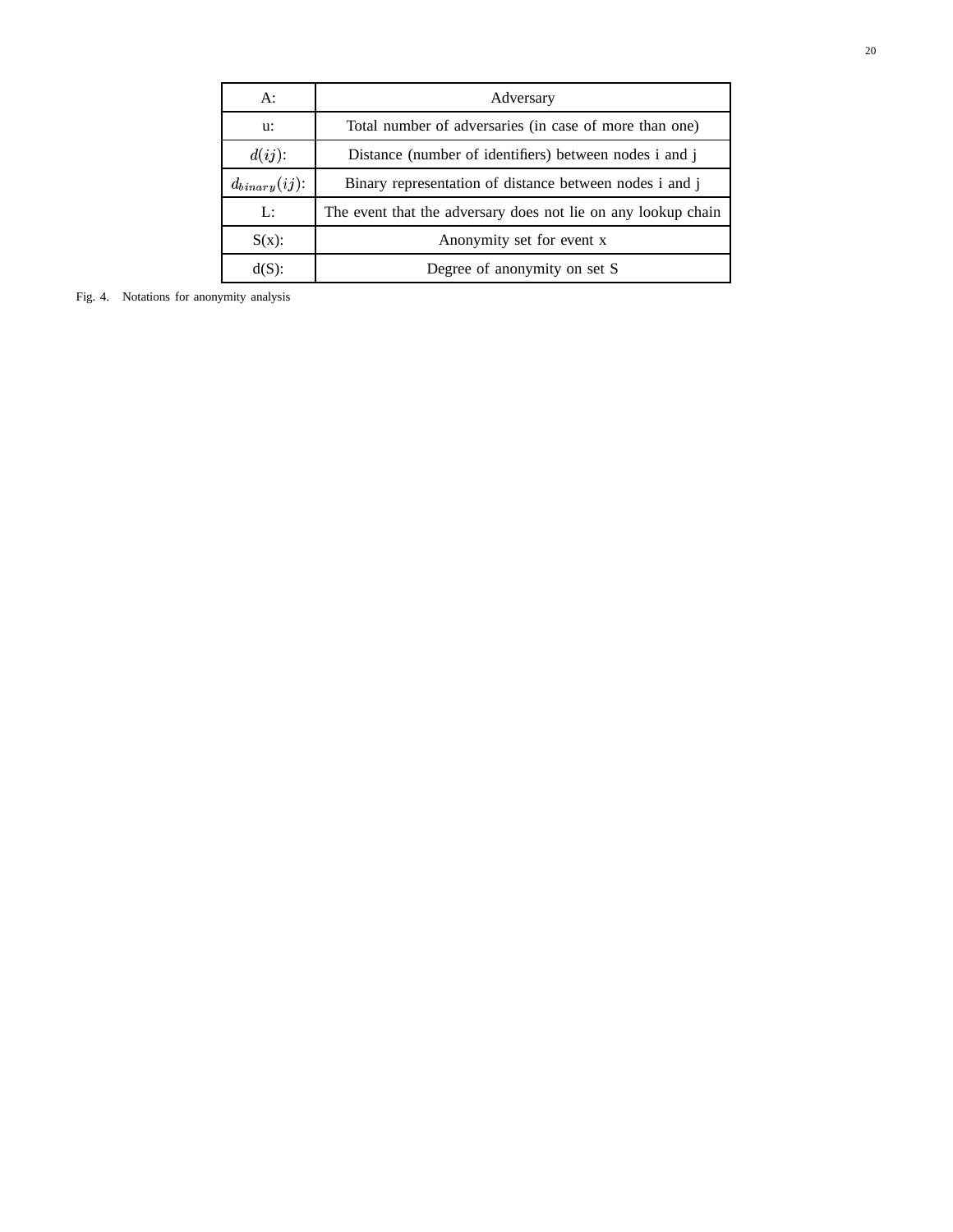

Fig. 5. Multiple request chains initiated by *C*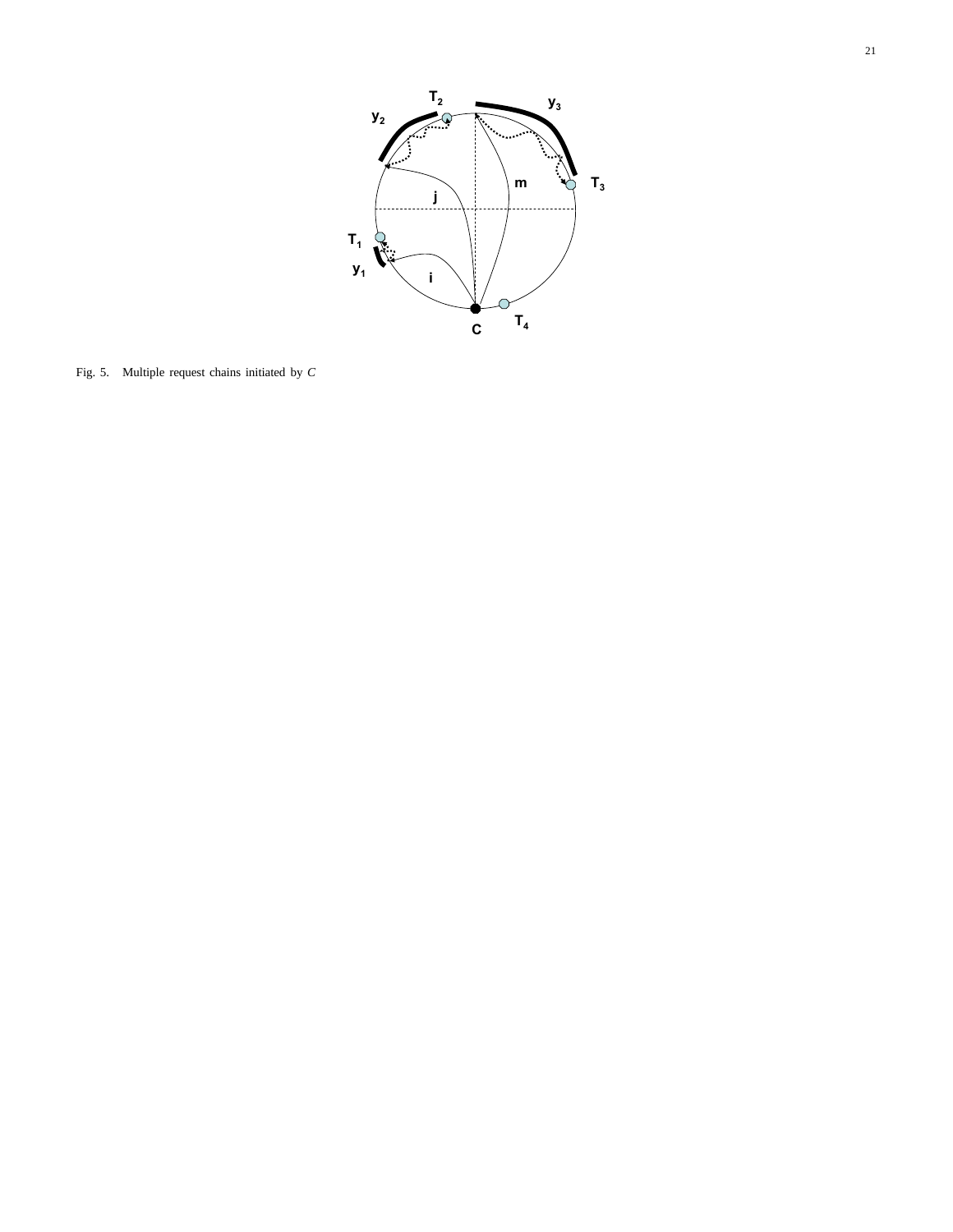

Fig. 6. Variation of degree of anonymity with size of adversary set when  $N = 1000$ .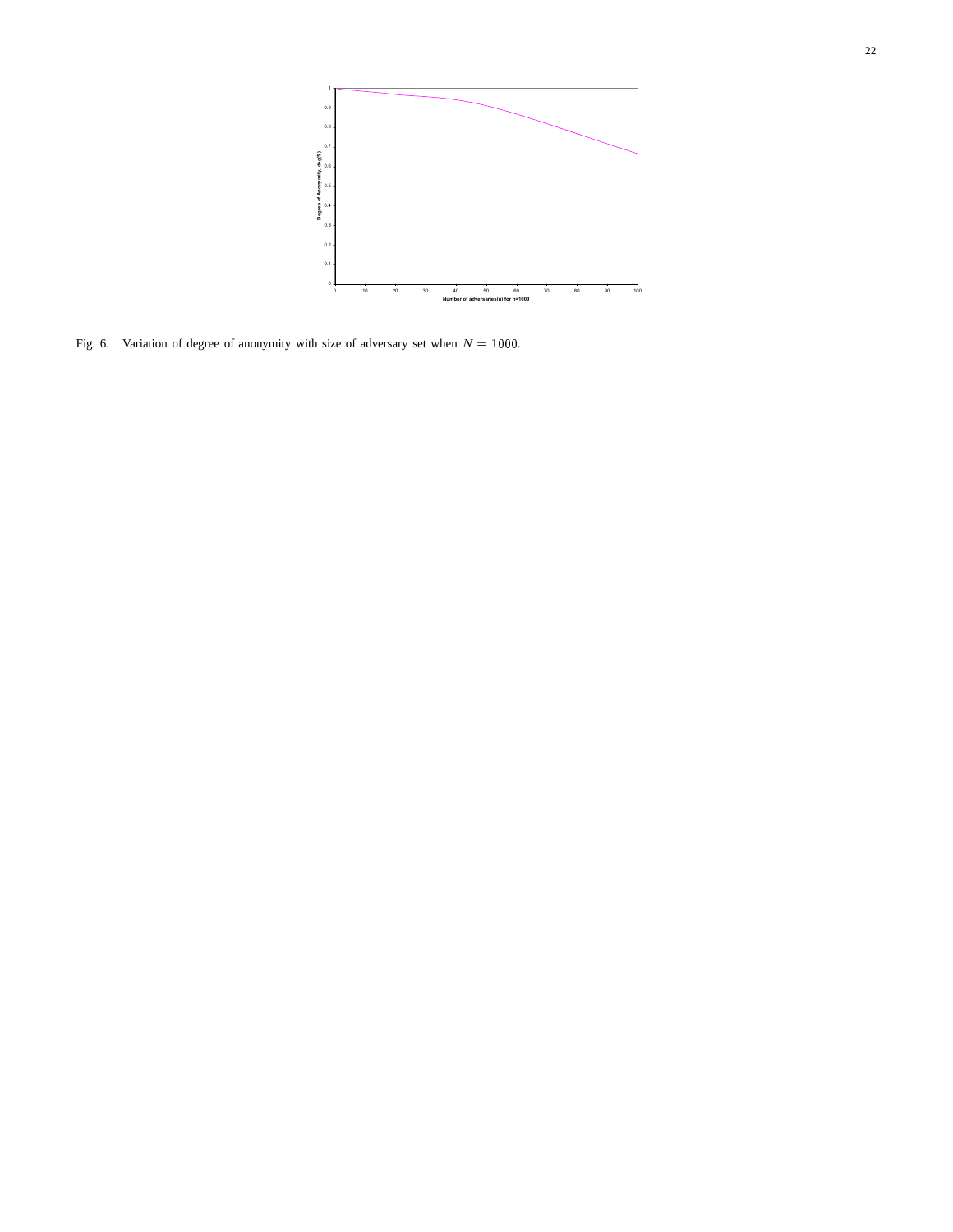

Fig. 7. Variation of degree of anonymity with size of adversary set when  $N = 50000$ .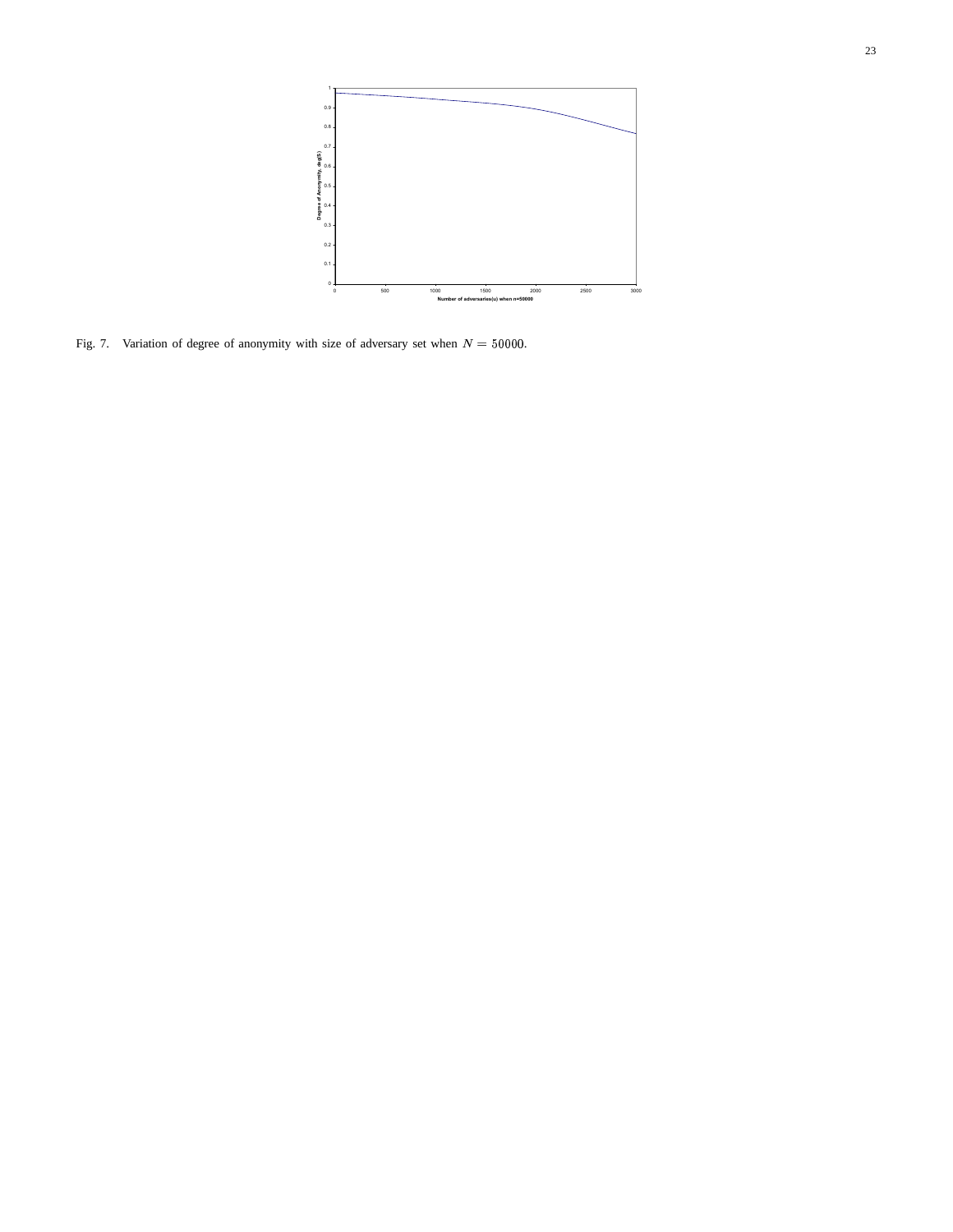| $M$ sg $_{register}$   | $hash(Content(R)), R, MC_{total}$ |
|------------------------|-----------------------------------|
| $Msg_{bid}$            | $E(randKey_i; b_i), R$            |
| $Msg_{bid-reply}$      | $\cup E(randKey_i; b_i), R$       |
| $Msg_{key}$            | $randKey_i, R$                    |
| $Msg_{\,ke\,y-reply}$  | $\cup randKey_i, R$               |
| $M$ sg <sub>cert</sub> | $M'_{1}, M'_{2}, R$               |
|                        | . <del>.</del>                    |

TABLE I

VARIOUS MESSAGES COMPRISING THE SERVER REGISTRATION PHASE AND VICKREY AUCTION INVOLVING THE NODES IN  $P_{CI_R}$ . The resource name  $\cal R$  IS INCLUDED IN ALL THE MESSAGES SO THAT THE RECEIVER CAN CORRECTLY ESTABLISH THE CONTEXT FOR THE RECEIVED MESSAGE (FOR EXAMPLE IT IS POSSIBLE FOR  $CI_R$  to be the content index node for some other resource also).  $M'_1$  and  $M'_2$  are the lowest and second

LOWEST BIDS, RESPECTIVELY.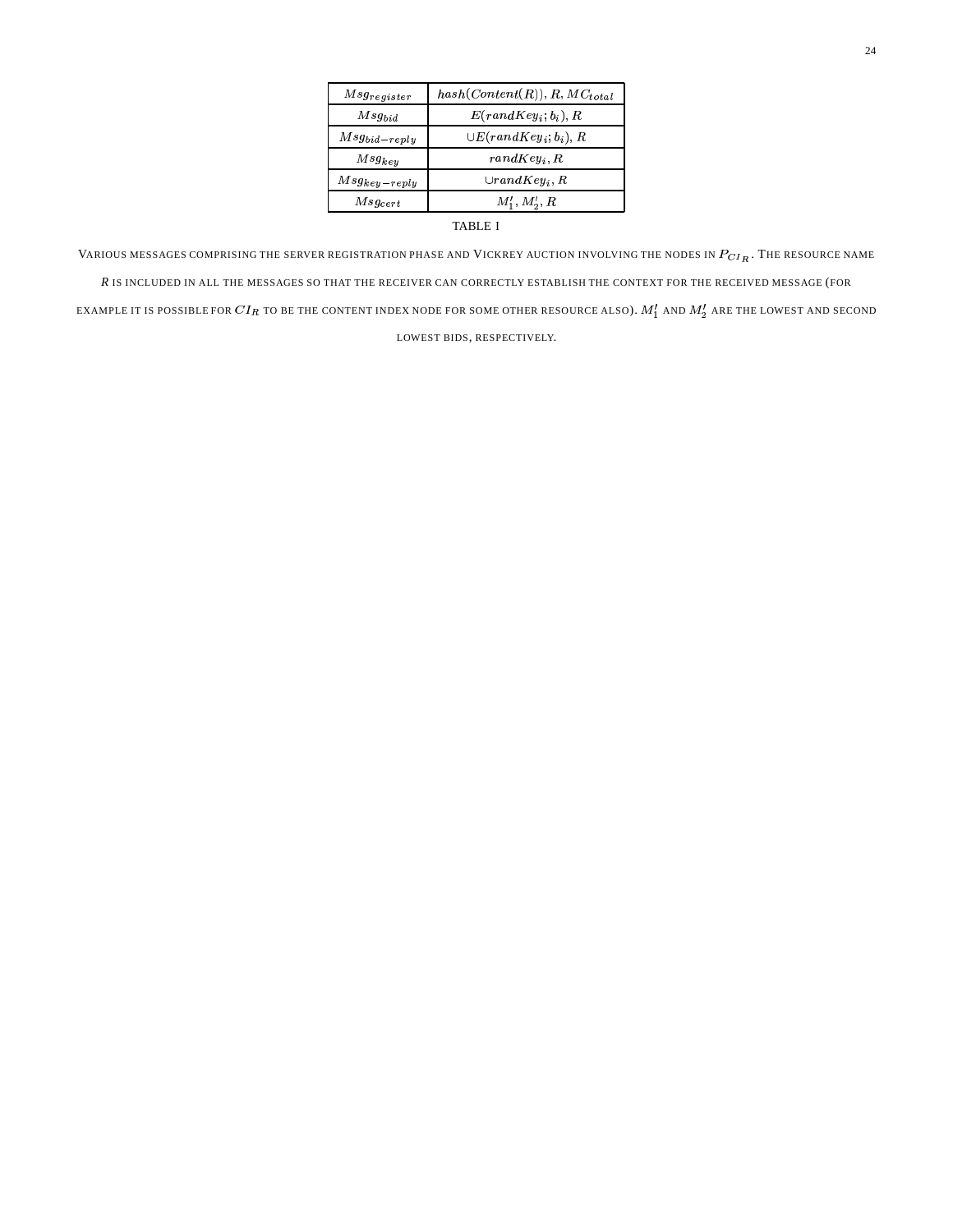| $Msg_{lookup}$     | $T_{R_i}$ , R, P <sub>C</sub> , MC <sub>total</sub> , Reqid <sub>public</sub> |
|--------------------|-------------------------------------------------------------------------------|
| $Msg_{bid}$        | $E(randKey_i; b_i), MC_{total}, Required_{public}$                            |
| $Msg_{bid-reply}$  | $\cup E(randKey_i; b_i), Regid_{public}$                                      |
| $Msg_{key}$        | $randKey_i, Regid_{public}$                                                   |
| $Msg_{key-reply}$  | $\cup randKey_i, Regid_{public}$                                              |
| $M_{\text{SQ}ert}$ | $M_1, M_2, Regid_{public}, MC_{total}$                                        |
|                    | TABLE II                                                                      |

VARIOUS MESSAGES COMPRISING THE CLIENT LOOKUP PHASE AND VICKREY AUCTION INVOLVING THE TERMINAL NODES. THE VALUE  $\emph{Regid}_{public}$  is

INCLUDED IN ALL THE MESSAGES SO THAT THE RECEIVER CAN CORRECTLY ESTABLISH THE CONTEXT FOR THE RECEIVED MESSAGE.